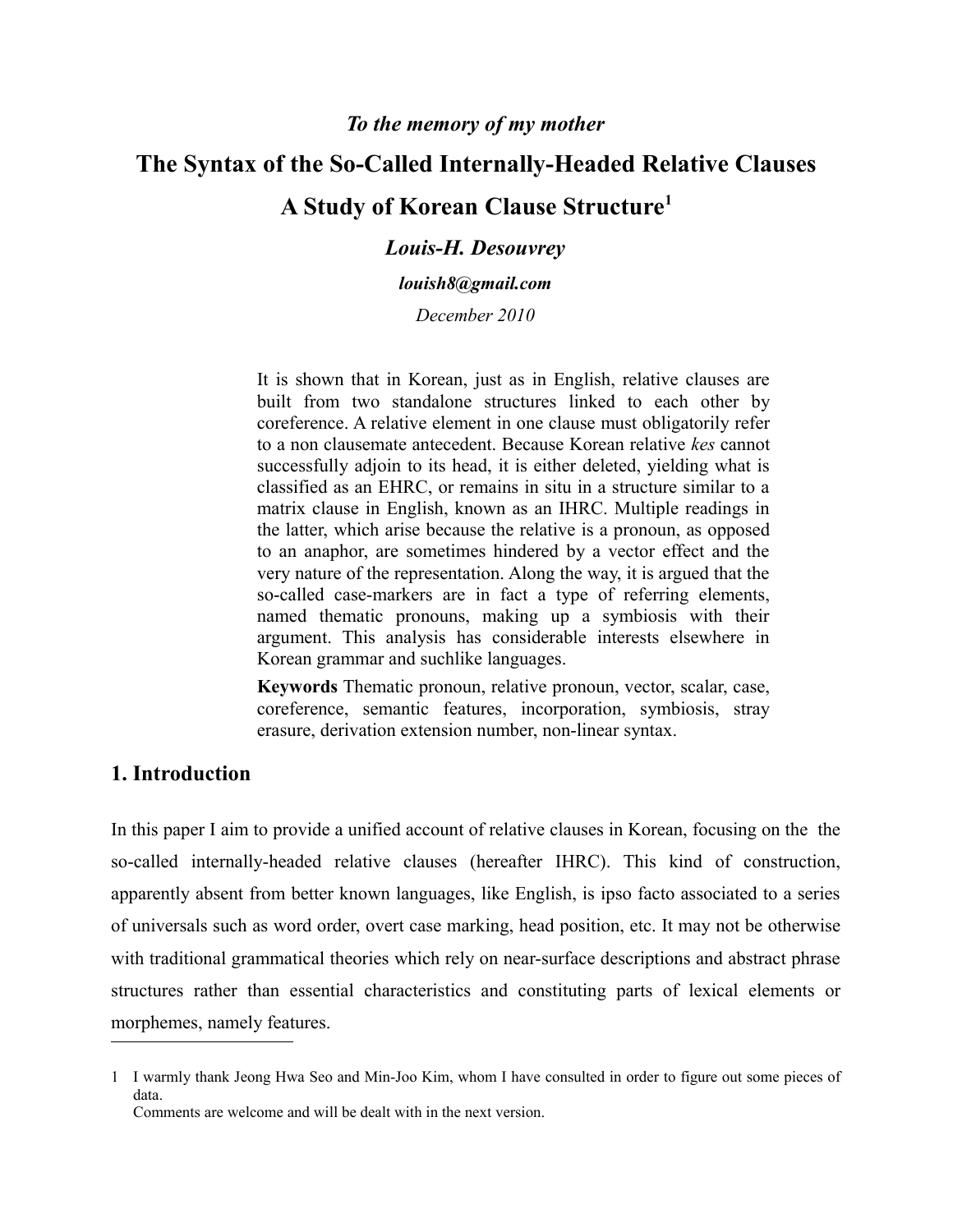Taking features into account, and relying on the correct clause division (cf. Desouvrey 1997), I show that IHRCs, traditionally understood as a clause in which the relative element and its antecedent are clausemate, cannot exist to the extent that such clauses are standalone structures linked to one another by coreference, precisely between the relative element and the head noun. It is shown that Korean does not have IHRCs, anymore than English. All types of relative clauses proceed from a similar input in Korean as well as in English. Feature structures of the relative elements in each language determines whether or not the relative element can be incorporated to its antecedent in order to yield a complex NP. While in English-like languages the relative pronoun can incorporate to its head, forming a complex NP, Korean relative *kes,* can't adjoin to its head, resulting in either the so-called IHRC or deletion of the relative pronoun in externally-headed relative clauses (EHRC).

The paper is organized as follows. In the next section, the assumptions that mislead into the fallacy of IHRCs are briefly reviewed, and then the reader is hinted to the similarity between English and Korean relative clauses. In section 3, the theoretical framework is exposed while analyzing the structure of Korean referring elements, namely nominals (or NPs), relative pronoun, and the so-called case markers. I take a fresh look at the latter, arguing that they are in fact referring elements, which I call "thematic pronouns" for reasons that will become clear in due course. In addition, I suggest that the R-node, which serves to make a three-way distinction between referring elements, actually holds the thematic features of pronouns and referential expressions. In section 4, I consider various constraints that affect the linking of the relative clause to the main clause, showing that its impossibility, as well as multiple reading, follows from constraints on the representation, which are not peculiar to Korean grammar. In section 5, the obligatory deletion of the relative pronoun in EHRCs is accounted for along the lines of the Linearization Convention (Desouvrey 2000), and then a comparison is made with English in order to strengthen the analysis. Section 6, concludes the paper with a discussion of the results.

## **2. The problem**

## **2.1 Complement clause**

In generative grammar, every clause generally consists of a VP and a series of abstract functional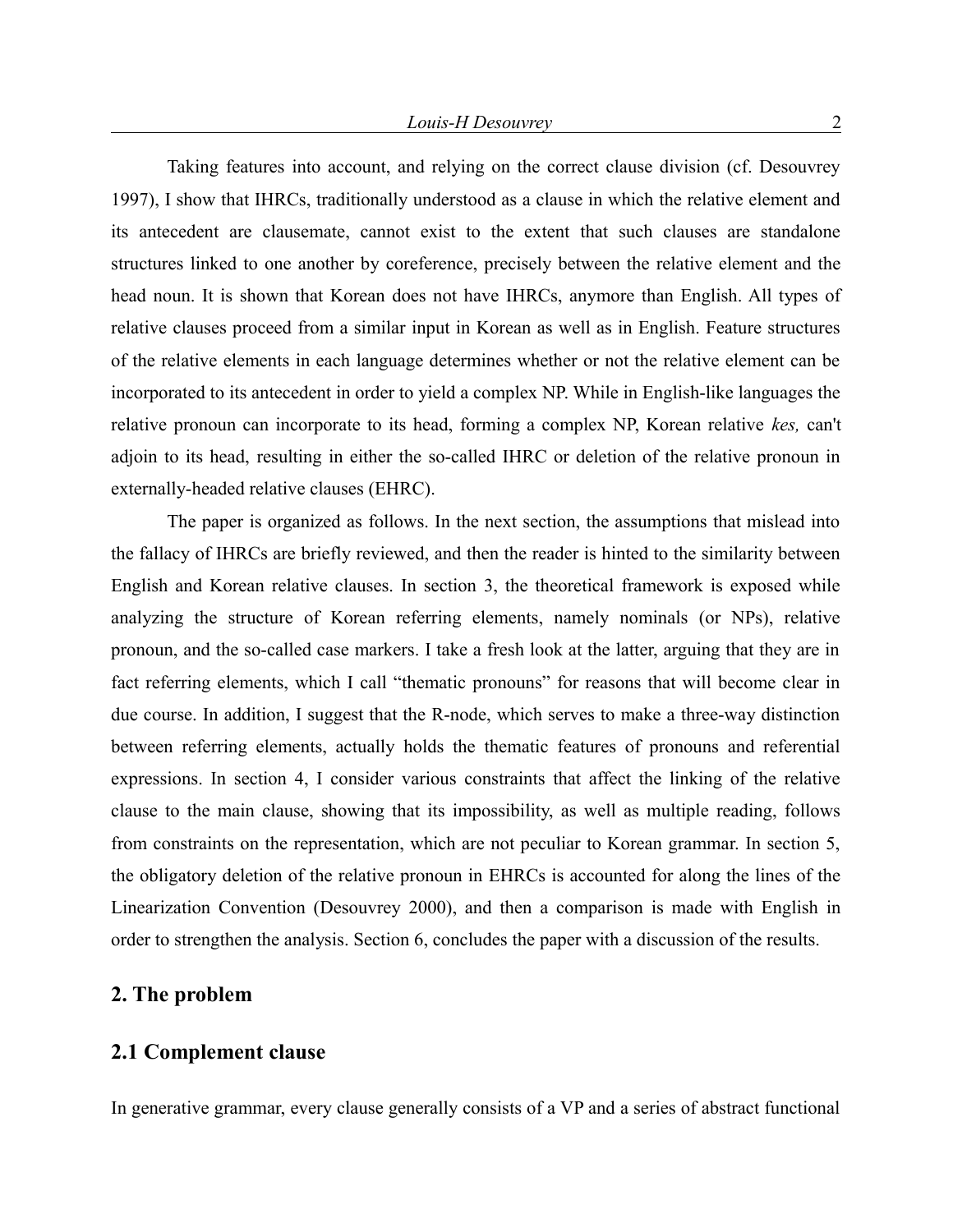projections, including a tense and a complementizer, C, which looks like a clausal affix, as shown in (1a). A restrictive clause is one which is the complement of some NP, or head noun, as in (1b). A relative pronoun (X), coreferent with the head, may be present in the restrictive clause, but it does not crucially defines the subordinate clause as does the complement position of the CP.

(1) a.  $\left[\begin{matrix} \frac{1}{1} & \frac{1}{1} & \frac{1}{1} & \frac{1}{1} & \frac{1}{1} & \frac{1}{1} & \frac{1}{1} & \frac{1}{1} & \frac{1}{1} & \frac{1}{1} & \frac{1}{1} & \frac{1}{1} & \frac{1}{1} & \frac{1}{1} & \frac{1}{1} & \frac{1}{1} & \frac{1}{1} & \frac{1}{1} & \frac{1}{1} & \frac{1}{1} & \frac{1}{1} & \frac{1}{1} & \frac{1}{1} & \frac{1}{1} & \frac{1}{1} & \frac{1}{1$ b.  $\ldots$   $\lceil_{NP} N_i \rceil_{CP} C \ldots X_i \ldots \rceil$ 

(1b) is precisely considered to be an externally headed relative clause, since the head noun is external to the CP, the modifying clause. Advocates of analyzes like (1b) apparently observe that in certain languages, things could be the other way around: the head noun may appear inside the modifying clause, as in (2), which is known as the internally-headed relative clause.

(2) 
$$
\dots
$$
 [<sub>NP</sub> [<sub>CP</sub> C [<sub>P</sub> ..X<sub>i</sub> .. NP<sub>i</sub>...]]

Can this kind of clause, in which the relative pronoun and its antecedent are clausemates, really exist? In the view of clause structure proposed in Desouvrey (1997), this kind of structure may not be possible in natural languages. It appears to be a direct consequence of the X-bar theory, which allows endless expansion of the syntactic structure. Certain X-bar linguists do not subscribe to a structure like (2). In order to avoid it, specific claims must be made. Thus, Cole (1987) has to suggest that there is a phonologically null pronoun which is referentially coindexed with an NP that serves as a head to the modifying clause, as shown in (3). In Cole's view (translated here into current Chomskyan phraseology), there are no internally-headed relative clauses, at least in the the family of languages he was considering, namely Quechua.

$$
(3) \qquad \qquad [[[...NP_{i...P}] C_{CP}] e_{i NP}]
$$

On the other hand, working on Korean, Kim (2004) argues for the structure in (4), where x is a relative marker (not a relative pronoun) and N, a pronominal element, specifically the morpheme *kes*. The embedded IP, which she refers to as an IHRC, still has a non clausemate antecedent, just like in Cole's analysis.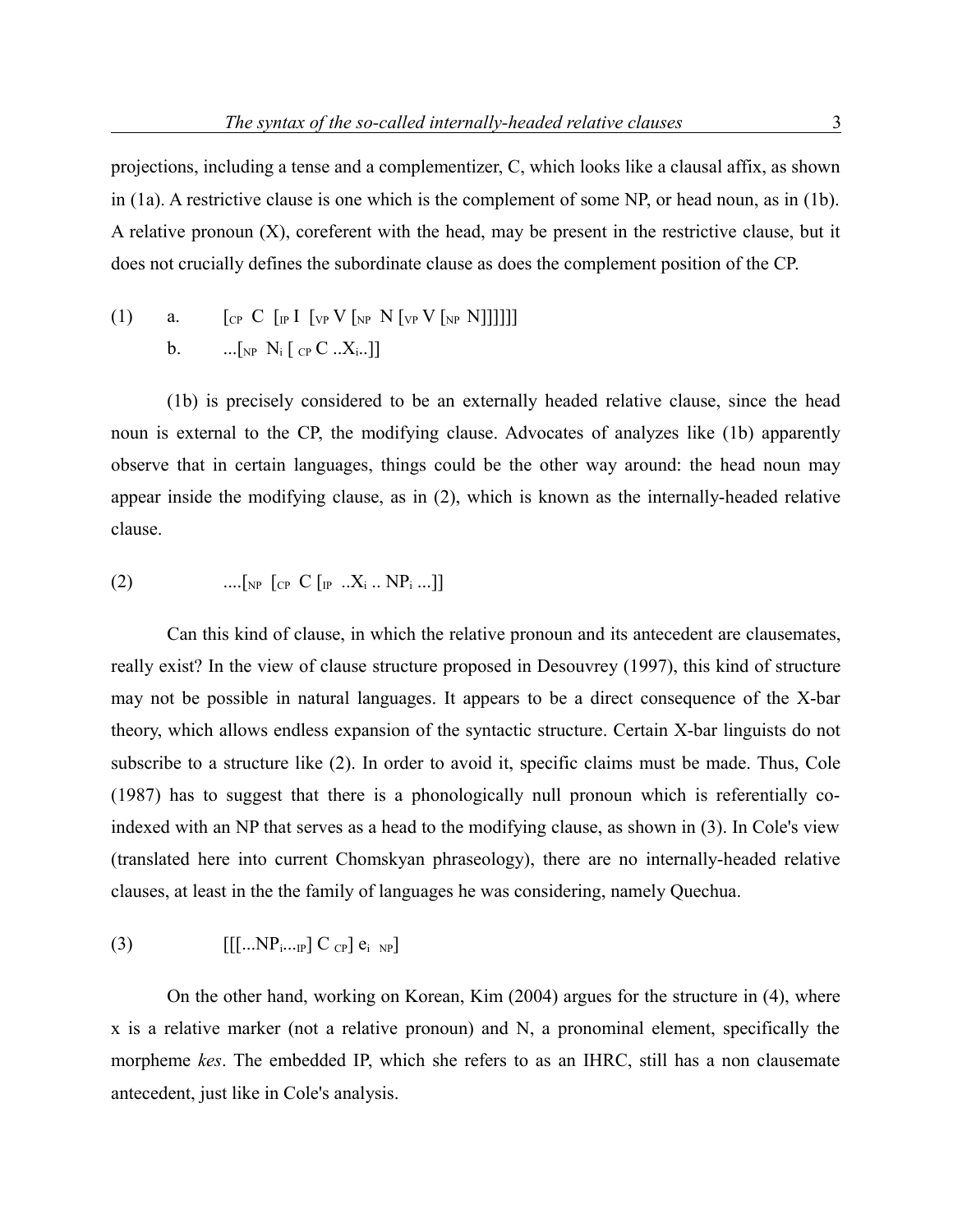# (4)  $[[[...]\text{ NP}_{i} \dots \text{ X}_{i}] \text{ N}_{i} \text{ NP}] \text{ D}_{i}$

Jhang (1994), however, comes up with a true IHRC, which is the complement of the complementizer (*kes*) as shown in (5). The NP head, though, is not co-indexed with anything in the structure. Rather the whole NP, as an argument of the matrix verb, bears a grammatical case which, under his assumption, makes it possible to recover the meaning.

$$
(5) \qquad \qquad [[\dots NP \dots ] C_{CP}]_{NP}]\text{-Case}
$$

What unifies all these analyzes is the representation of clauses which are obtained by recursive embedding and by the lack of a relative pronoun. In Korean, morpheme *kes*, which is mandatory in this construction, is either analyzed as a kind of pronoun or a complementizer, consistent with the Principle and Parameters Theory under which no other options are available.

In Desouvrey (1996, 1997), revisited in Desouvrey (2008a), it is argued that the complementizer is a referring element, specifically a relative pronoun/anaphor, whose antecedent is the subject of the complement clause. Thus if the complementizer is really a relative pronoun, the subordinate clause in (6) can be qualified as an IHRC, since the relative pronoun and its head are clausemates.

#### $(6)$  Mary thinks [that Paul is a thief]

However, this may not be the case because, in fact, *that* cannot be in the same clause as *Paul*. Unlike current practices in generative grammar, I argue that each clause is generated as an independent structure which only contains legitimate meaningful elements, minimally a subject and a predicate, as seen in (7). Morpheme *that* is not a clausal affix, but a pronominal argument of *think*. (Incidentally, notice that each clause is formed by a series of binary mergers; projections and category labels do not bear any theoretical relevance.)

# (7) [Mary [thinks that<sub>i</sub>]] [[ Paul<sub>i</sub> [is [a thief]]]

In (7), there is no structural dependency between the two clauses. The dependent clause is simply the one that can't exist without the other. The *that*-clause is obviously dependent, since in order to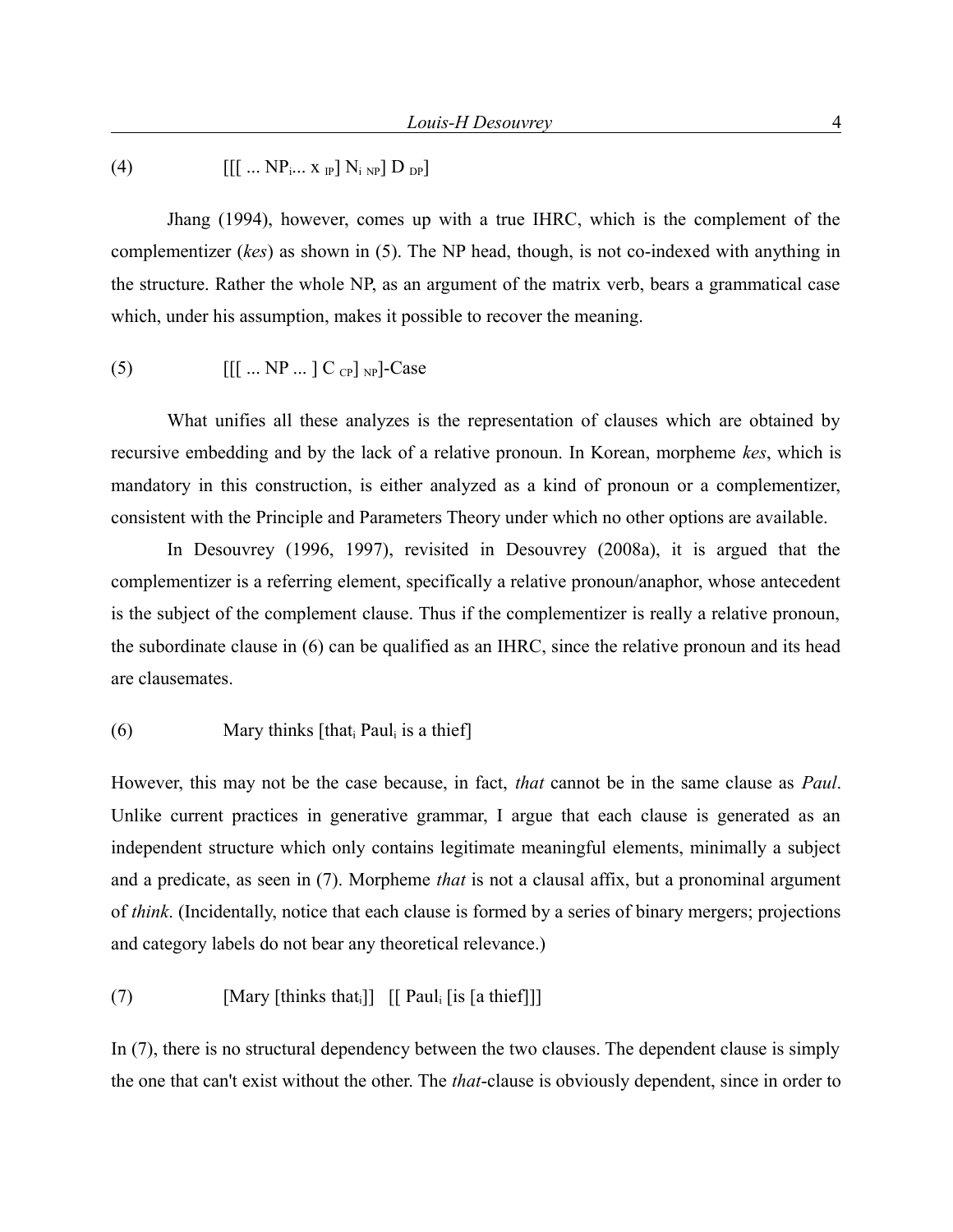make sense it needs an antecedent which is the subject of the independent clause, as discussed in Desouvrey (1996, 1997, 2008).

The analysis in (7) holds for every type of relative clauses. For instance, if two simple clauses are in a relative type dependency, they can be represented as in  $(8)$ , where X is a relative argument whose antecedent is either S or O in the other clause.

(8) a.  $[S V O] [X V O]$ b.  $[S \space V \space O]$   $[S \space V \space X]$ 

It has been observed by various scholars that IHRCs occur mainly in head final languages (Jhang 1994, Jo 2003, Kim 2004, etc.). A derivation with either (8a) or (8b) as input yields, in English-like languages, a head initial structure. However, under this analysis, (7) is a head final structure in a language that is not traditionally classified as head final. As I will show, the socalled IHRC originates from a structure similar to (7).

# **2.2 Relative pronoun** *kes*

Consistent with the traditional model of clause structure, in which subordinate clauses must contain a designated subordinating marker, *that* in English for instance, many researchers are led to look for (or posit) an analogous element in other languages. Their criterion seems to be the following: if an element appears in the context of a subordinate clause, and if generally it has no specific meaning, it must be a complementizer. Thus, in the following Korean sentence (cf. Jhang 1994:2,1b), the bracketed part is an accusative clause, as indicated by the accusative marker *ul*, which takes scope over the whole *kes-clause*, where *kes* is the complementizer marking the subordinate clause, as Jhang argues.<sup>[2](#page-4-0)</sup>

(9) John-i [khemphyuthe-ka kocangna-n kes]-ul kochi-ess-ta

<span id="page-4-0"></span><sup>2</sup> In this paper, the interlinear renditions are those of their authors, namely Jhang (1994) and Kim (2004), who adopt Yale Romanization to transcribe Korean into Roman characters. In Jhang's examples, I retain *kes* instead of COMP, along with Kim. Both authors use the following abbreviations: NOM nominative, ACC accusative, ADN adnominal, PST past, IND indicative, COMP complementizer, COP copula TOP topic, DECL declarative, REL relative, IMPRF imperfective, PSS passive, DAT dative, GEN genitive, HON honorific, PRE present, and PROG progressive.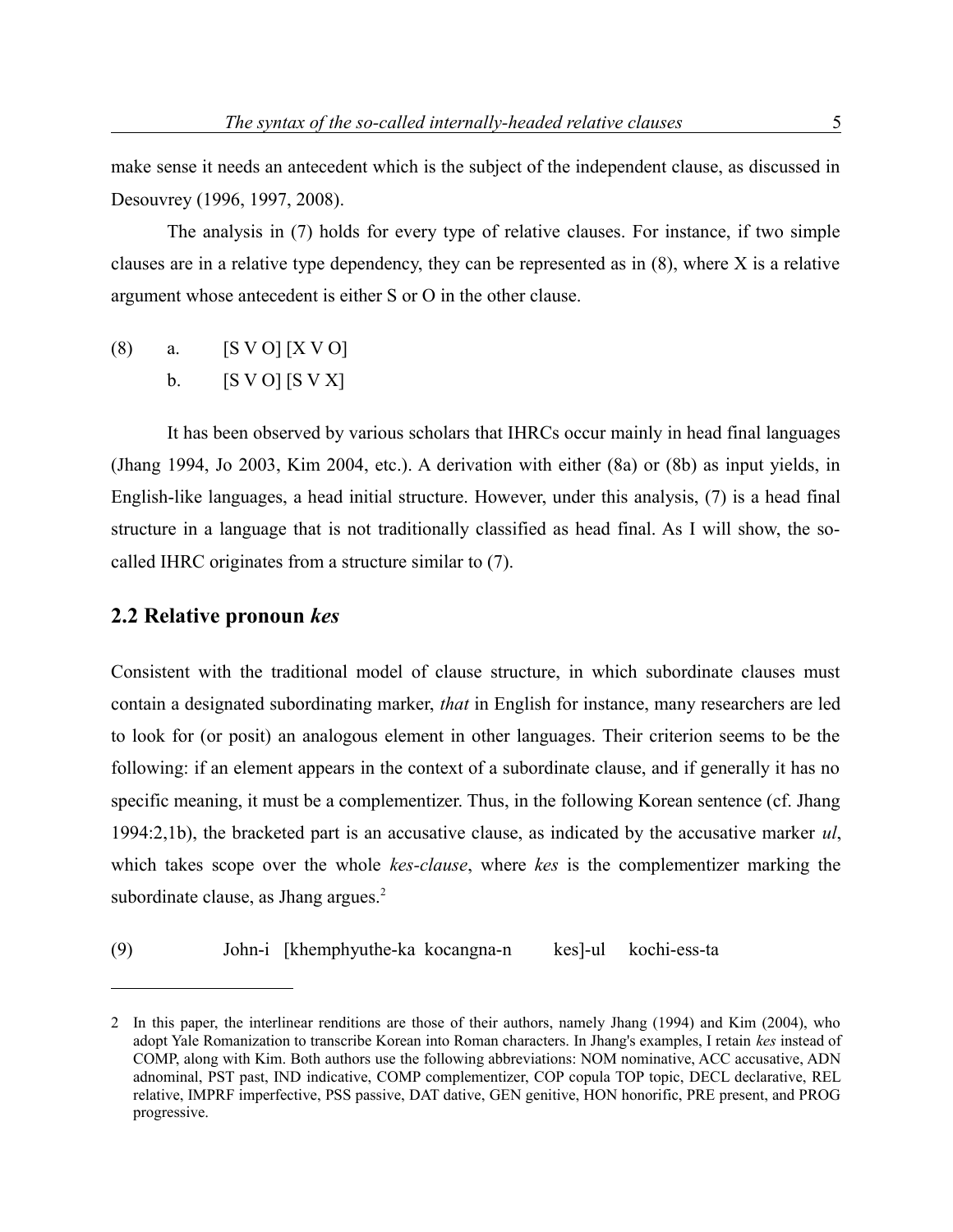J.-NOM computer-NOM out of order-ADN kes-ACC repair-PST-IND 'John repaired the computer that was out of order.'

There is no unanimity on the status of *kes*, however. In Korean linguistic literature, apparently it is mostly taken to be either a complementizer (cf. Jhang 1994), or a pronoun (cf. Kim 2004, and references therein).<sup>[3](#page-5-0)</sup> The complementizer analysis can be discarded, without further consideration, as an artifact of an ill-theory, since we know that this notion does not exist even in English. On the other hand Kim, along with other researchers, essentially proposes that *kes* is a pronoun that refers to the head noun inside the relative clause, as seen above. Taking this idea one step further, I claim that *kes* is a relative pronoun, and therefore it must have a non clausemate antecedent. Thus, parallel to English (7), sentence (9) can best be seen as initially made of two independent structures, a main clause and a dependent clause, as shown in (10). In the right-hand clause, the verb takes two argument, the subject *John-i* and the object *kes-ul*. Likewise in the left-hand clause, the argument structure of the verb is satisfied by its argument *khemphyuthe-ka*. [4](#page-5-1) Both clauses are linked together by reference: the antecedent of *kes* is presumably the subject of the left-hand clause, as descriptively indicated by underlining. Under this analysis, (10) is no more a syntactic IHRC than English (7), and the right-hand clause, which includes relative *kes*, is syntactically the dependent clause..

#### (10) [khemphyuthe-ka kocangna-n] [John-i kes-ul kochi-ess-ta]

It is clear that *kes* is the direct object of its clause, since it bears the so-called accusative affix *ul*, and the argument structure of each verb is satisfied. The only notable difference with English (7) is that the relative in (10) is not at an edge of its clause, which is normal, since Korean is an SOV language. Relative *kes* exactly has the same function as English *that*. The latter serves to introduce clausal complements of verbs such as *to think*. Korean *kes* is also used in the same context. Indeed, IHRCs and ordinary complement clauses have the same structure in

<span id="page-5-0"></span><sup>3</sup> Jo (2003), among others, affirms that *kes* has various functions; it is a nominalizer affix and in certain contexts a noun with minimal semantic contents, which can be translated by 'thing'. Jo adds that it converts a preceding clause into an NP (p.551). My understanding of Jo's ideas is that *kes* can be a pronoun.

<span id="page-5-1"></span><sup>4</sup> I assume that Korean SOV order is underived, that is, this order is normally the input. I leave this matter for future research.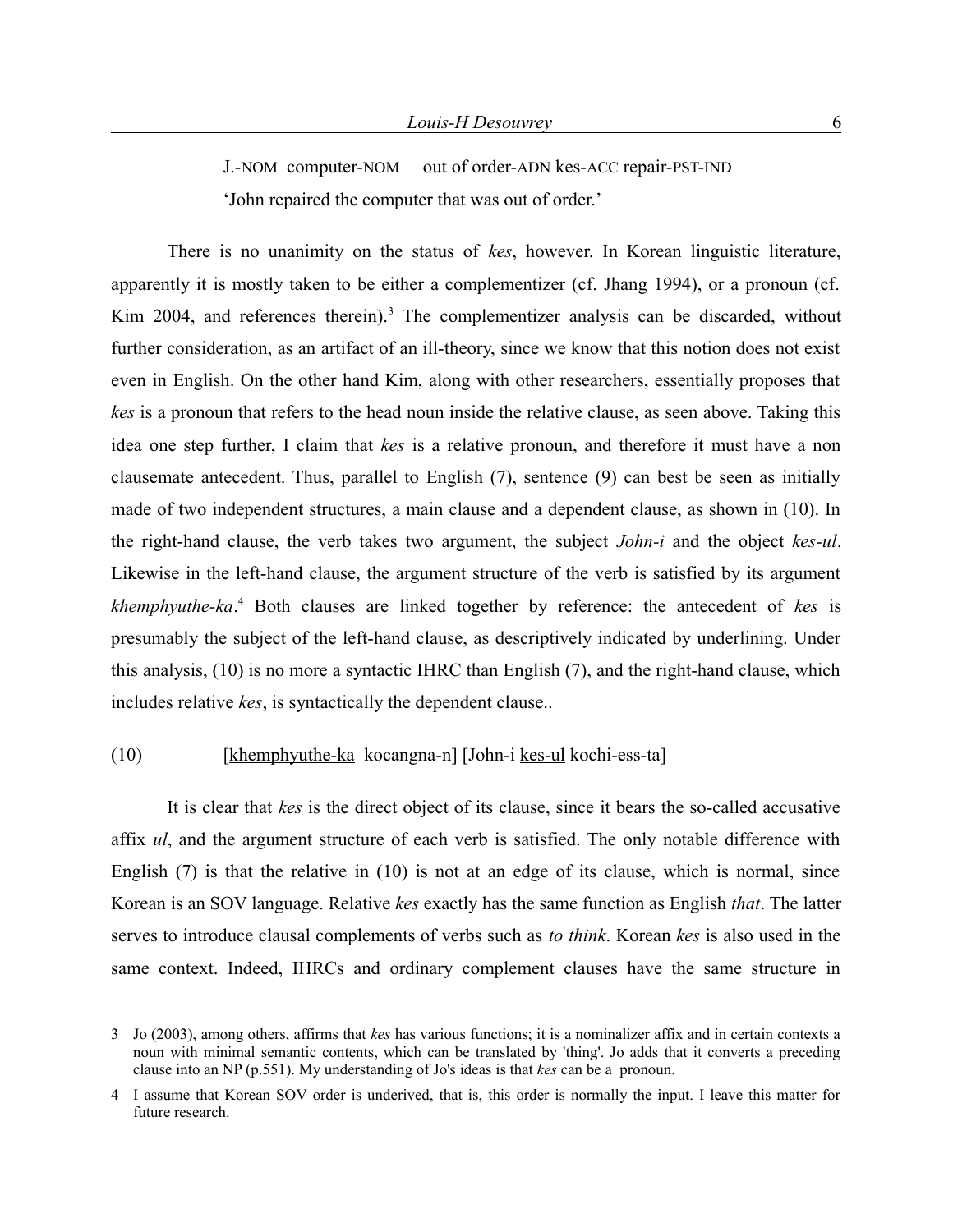Korean. As Kim (2004a) points out, the denotation of the embedded clause, whether an entity or a fact, depends on the nature of the embedding verb. For instance in (11) (adapted from Kim 2004a, ex. 3), the matrix verb triggers a factual interpretation, while in (12) (her (1)), it triggers an entity reading.

- (11) John-un [totwuk-i tomangka-nun kes]-ul al-ess-ta J.-TOP [thief-NOM run.away-REL.IMPRF kes]-ACC know**-**PST**-**DECL 'John knew that the thief was running away.'
- (12) John-un [totwuk-i tomangka-nun kes]-ul cap**-**ess**-**ta J.-TOP [thief-NOM run.away-REL.IMPRF kes]-ACC catch-PST-DECL 'John caught the thief running away.'

To grasp the difference between English and Korean, consider the structure of the English equivalent of the preceding examples. One can posit for both the very same structure, as seen in (13) (coreferent elements are underlined). In (13a), relative *that* is intended to refer to the whole clause, but actually it refers to the closest referring element inside it, namely *the chief*. In fact, what matters in that structure is that the relative has a proper scalar antecedent to license it, not the nature of the antecedent. A structure like (13b), however, which shows a Korean pattern, may not make it to the output; since this verb does not select for a clausal argument; the antecedent of *that* must (and can) be unambiguously an NP. As I will show, the difference between Korean and English lies precisely in the fact that the relative pronoun in  $(13b)$  (or its equivalent  $(13c)$ ) can adjoin to its head in order to make a complex NP, free of ambiguity, as seen in (14). However, in a complement clause like (13a), the head of the relative is not intended to be *the chief*, and therefore adjunction, or incorporation, will never take place.<sup>[5](#page-6-0)</sup>

- (13) a. [John knew that]  $[the chief was running away]$ 
	- b.  $\bullet$  [John caught that] [the chief was running away]
	- c.  $*$ [John caught the chief] [that was running away]

<span id="page-6-0"></span><sup>5</sup> Only restrictive relative clauses adjoin to their head. In non restrictive clauses, a simple adjacency of the relative pronoun and its head is required. Embedding is obtained by movement of the main clause subject to the left edge of the relative clause, just like the subject of the matrix clause in Korean IHRCs (see below).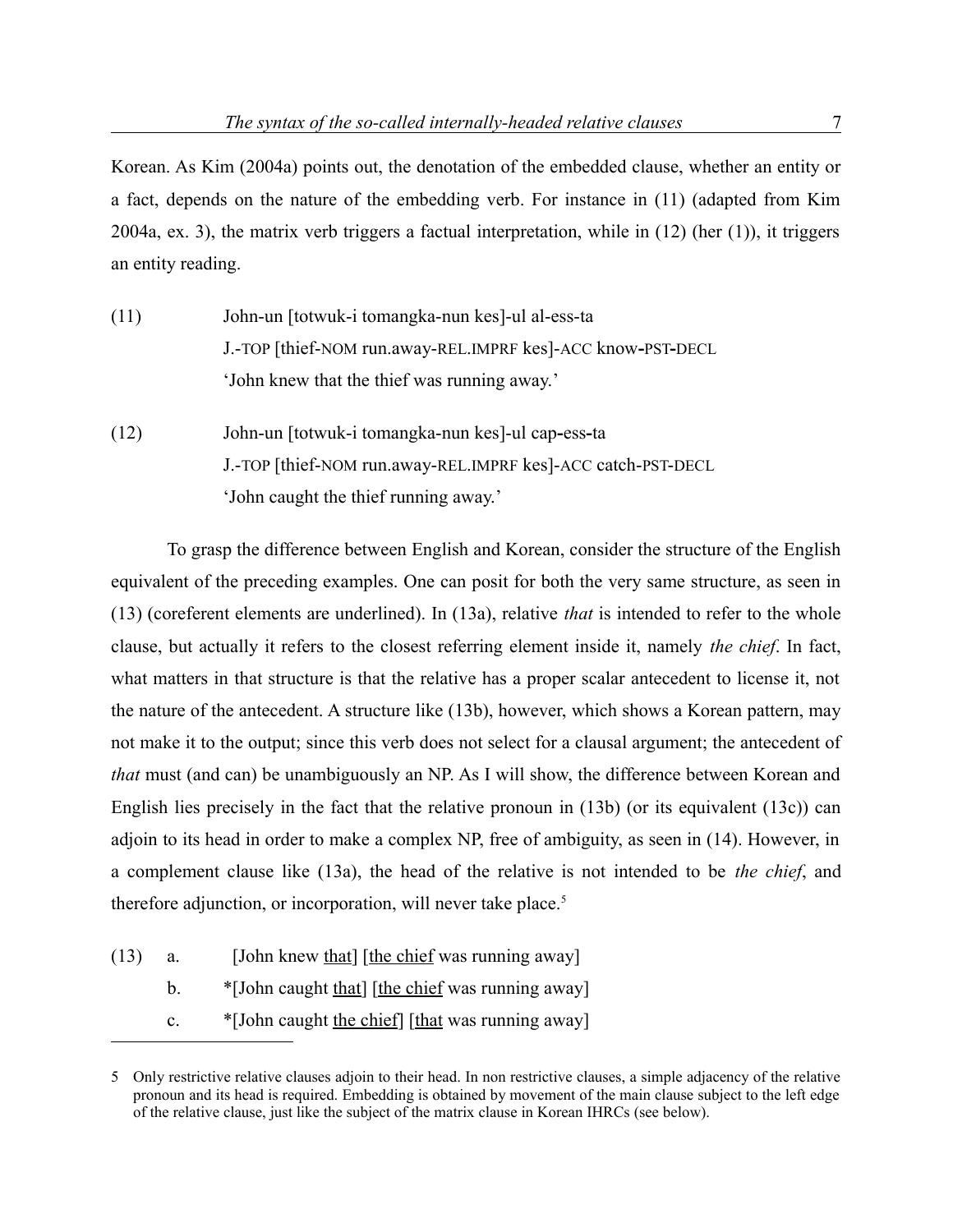(14) John caught [the chief=that was running away]

Now the question that arises is why Korean *kes* cannot incorporate to its antecedent, like English *that*, which would allow it to avoid all the fuzzy interpretations the IHRC is known for. As I will show, the so-called case markers are free morphemes, more precisely pronouns, some of which are vector, and therefore they cannot easily adjoin to another element. The adjunction referred to here is, of course, temporal adjunction (represented as usual with the equal sign), a process by which two segments are attached with an association line running from x-slot to xslot, as discussed in Desouvrey (2000, and below). On this view, the adjunction process yields a single bimorphemic element.

# **3. The structure of Korean referring elements**

## **3.1 NPs and pronouns**

Unlike English, Korean NPs bear an affix that defines its grammatical role and semantic relationship with other elements. Thus the questions that deserve our attention now are: (a) what is the nature of the case affix? and (b) how does it contribute to the reference of the stem?

The nature of the affixes is a controversial subject in the literature. In general, they are considered to be either free morphemes, bound morphemes, clitics, or phrasal affixes (see Yoon 2005, and references therein), but above all case markers. The feature-based syntax, as implemented with the non-linear representation, makes it possible to capture the real nature of these elements. Clearly, the affixes represent various relations, including nominative, accusative, goal, source, etc. In traditional Korean grammar, the case affixes comprised two subgroups: nominative, accusative and genitive are referred to as grammatical case, while locative, dative, passive are known as semantic case markers (cf. Ko 2008, Yoon 2005, etc.). Given the theory of coreference proposed in Desouvrey (2003/under review), I wish to suggest a novel analysis of these elements. I claim that they are all referring elements of a special type, which I shall call "thematic pronoun" (ThP). If they are pronouns, it must be the case that they are free morphemes under the natural assumption that the antecedent of a referring element cannot be a part of itself. There are two facts that are in full agreement with us. First, such element can be stacked up (cf.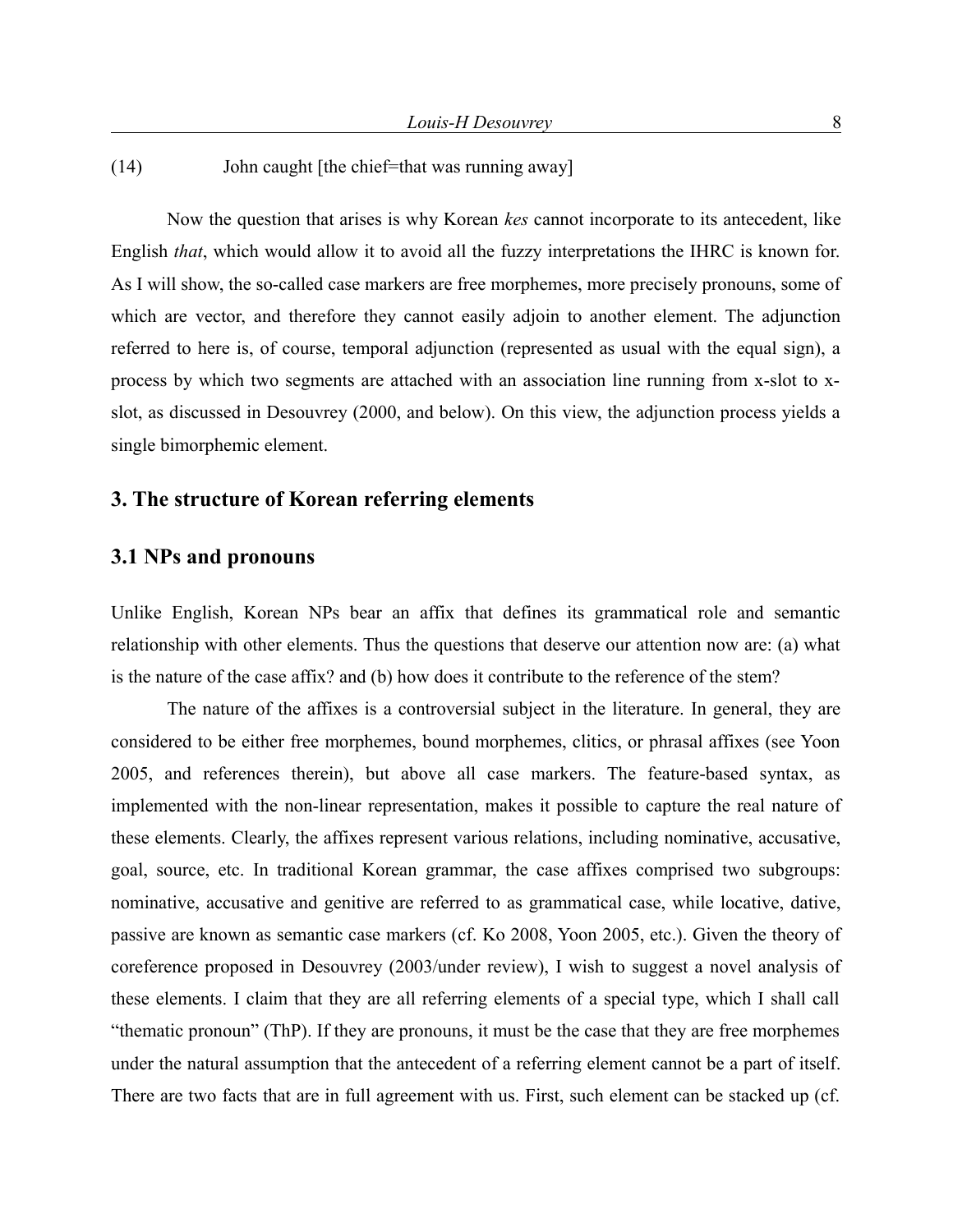among others Yoon 2004), that is, a stem can bear two such affixes; if there were case markers, one would expect no NP to bear more than one case, and similarly if they were affixes, it would be difficult to explain why two opposite affixes are merged with a single stem. Moreover, as we will see, relative *kes* can take two or three different antecedents at the same time, which suggests it has an extra R-node provided by the so-called case affix.

Clearly, I take the semantic affixes to be a thematic pronouns, and therefore they must have a root node that expands to an R-node, as shown in (15b).<sup>[6](#page-8-0)</sup> The root node determines whether a referring element is a scalar  $(\Phi)$  or a vector  $(\Omega)$ . It seems that all of them, but nominative, and instrumental, are scalar (see below). As for nouns or NPs, I suggest that they have a double root node, a scalar and a vector, underlyingly inert, and represented with a blank space within brackets, as shown in (15a). It might follow from this state of affairs that they lack the R-node, which implies that their terminal feature, or referential feature, is floating, that is, unattached to the morpheme with an association line.



If this representation is correct, it appears that both elements are complementary. Indeed, when a thematic pronoun is merged with an NP in the syntax, both elements enter in a mutual benefit association, which I shall refer to as symbiosis: the ThP gives its root node to the NP, by spreading of its R-node, while the floating R-feature of the NP is attached to the ThP's R-node, as shown below. Once the R-node is spread, the root feature that matches the root node of the ThP becomes dominant or active, while the other remains in a recessive state.<sup>[7](#page-8-1)</sup>

<span id="page-8-0"></span><sup>6</sup> I consider only the referential branch of their tree. They may have other syntactic features, for instance abstract case.

<span id="page-8-1"></span><sup>7</sup> The recessive R-feature may become active, which enables the relative pronoun to refer to the all the arguments of the embedded clause, three at most (see below).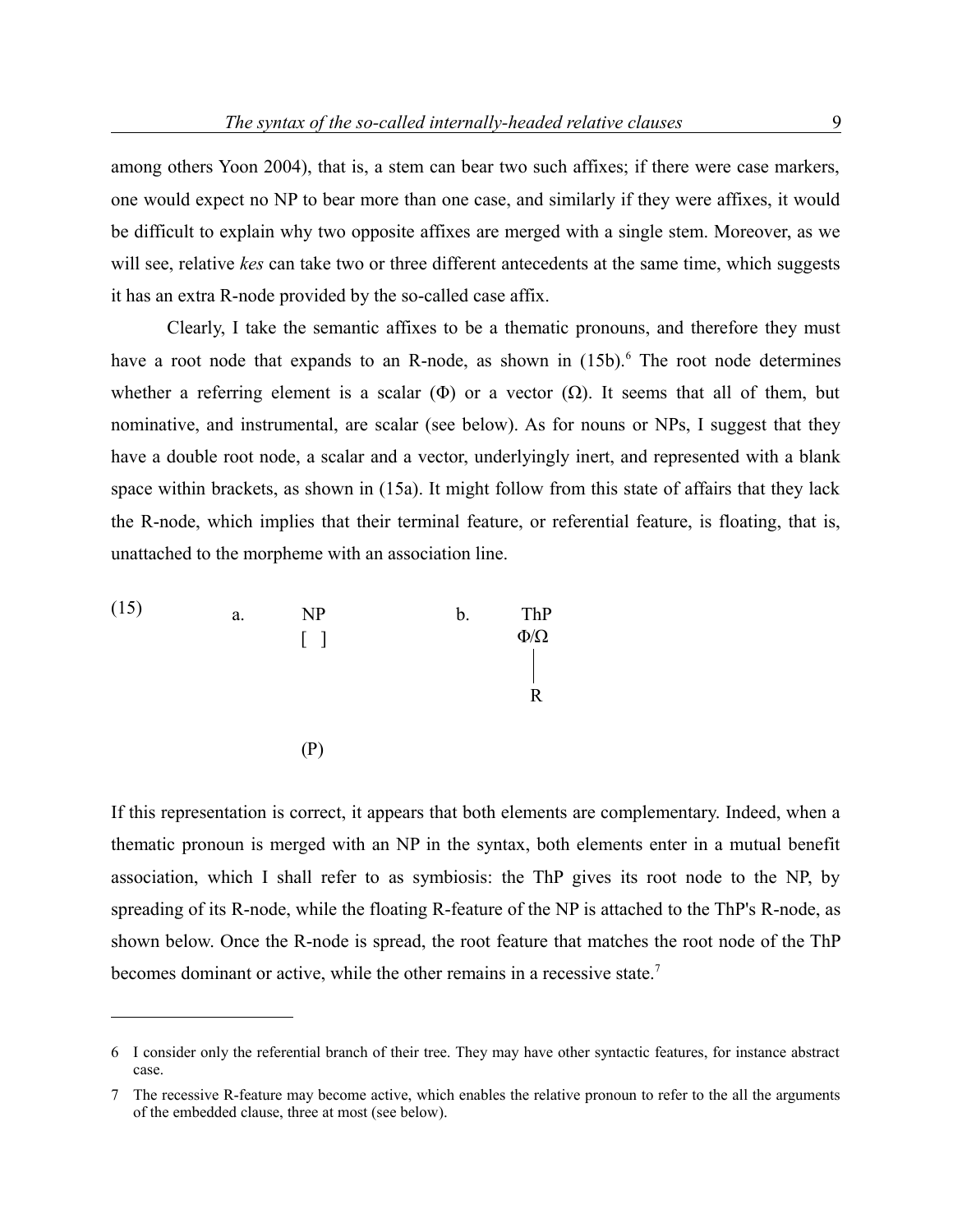(16) NP ThP Φ/Ω Φ/Ω R P

Thus thematic pronouns are specified as to whether they are scalar of vector, while NPs lack any feature but the terminal one (noted as P, Q, etc.), which links them up to the real world. Relative *kes* must be much like an NP, since as an argument it must have a ThP. In the literature, *kes* is often mentioned as a kind of neutral element with very little, if not null, specifications, which would be the source of its vagueness. The present representation allows to capture this observation. Just like nominals, one can posit that it lacks a proper root node, and therefore its Rnode is not anchored. When merged with a ThP, it acquires a root node and its R-node is then activated, as seen in (17).

| (17) | a. | $\lceil$ $\rceil$ | Kes ThP<br>$\Phi/\Omega$ | D. | $\Phi/\Omega$                                                                                                                                                                                                                                                                                                                      | Kes ThP<br>$\Phi/\Omega$ |
|------|----|-------------------|--------------------------|----|------------------------------------------------------------------------------------------------------------------------------------------------------------------------------------------------------------------------------------------------------------------------------------------------------------------------------------|--------------------------|
|      |    |                   |                          |    | $\begin{bmatrix} 1 & 0 & 0 \\ 0 & 0 & 0 \\ 0 & 0 & 0 \\ 0 & 0 & 0 \\ 0 & 0 & 0 \\ 0 & 0 & 0 \\ 0 & 0 & 0 \\ 0 & 0 & 0 \\ 0 & 0 & 0 \\ 0 & 0 & 0 \\ 0 & 0 & 0 \\ 0 & 0 & 0 \\ 0 & 0 & 0 \\ 0 & 0 & 0 \\ 0 & 0 & 0 & 0 \\ 0 & 0 & 0 & 0 \\ 0 & 0 & 0 & 0 \\ 0 & 0 & 0 & 0 \\ 0 & 0 & 0 & 0 & 0 \\ 0 & 0 & 0 & 0 & 0 \\ 0 & 0 & 0 & $ |                          |
|      |    | (R)               |                          |    |                                                                                                                                                                                                                                                                                                                                    |                          |

## **3.2 Verb features**

In a theory that puts features and their interaction to the center stage, verbs must be examined carefully, for they are the main element towards which others are gravitating.

The tree structure proposed in Desouvrey (2000) and elsewhere can be adopted for Korean. Basically, the verb must provide for the features of its arguments. Concretely, let's take a three-place verb. It must have three Agr-nodes (class nodes, as opposed to terminal features), one for each argument, and all of them expand to a K-node (also a class node), which holds abstract Nominative (subject), Accusative (direct object), and possibly Oblique (indirect object) cases, as shown in (18). In addition, the subject Agr includes a bare  $\Omega$ -node, which means that the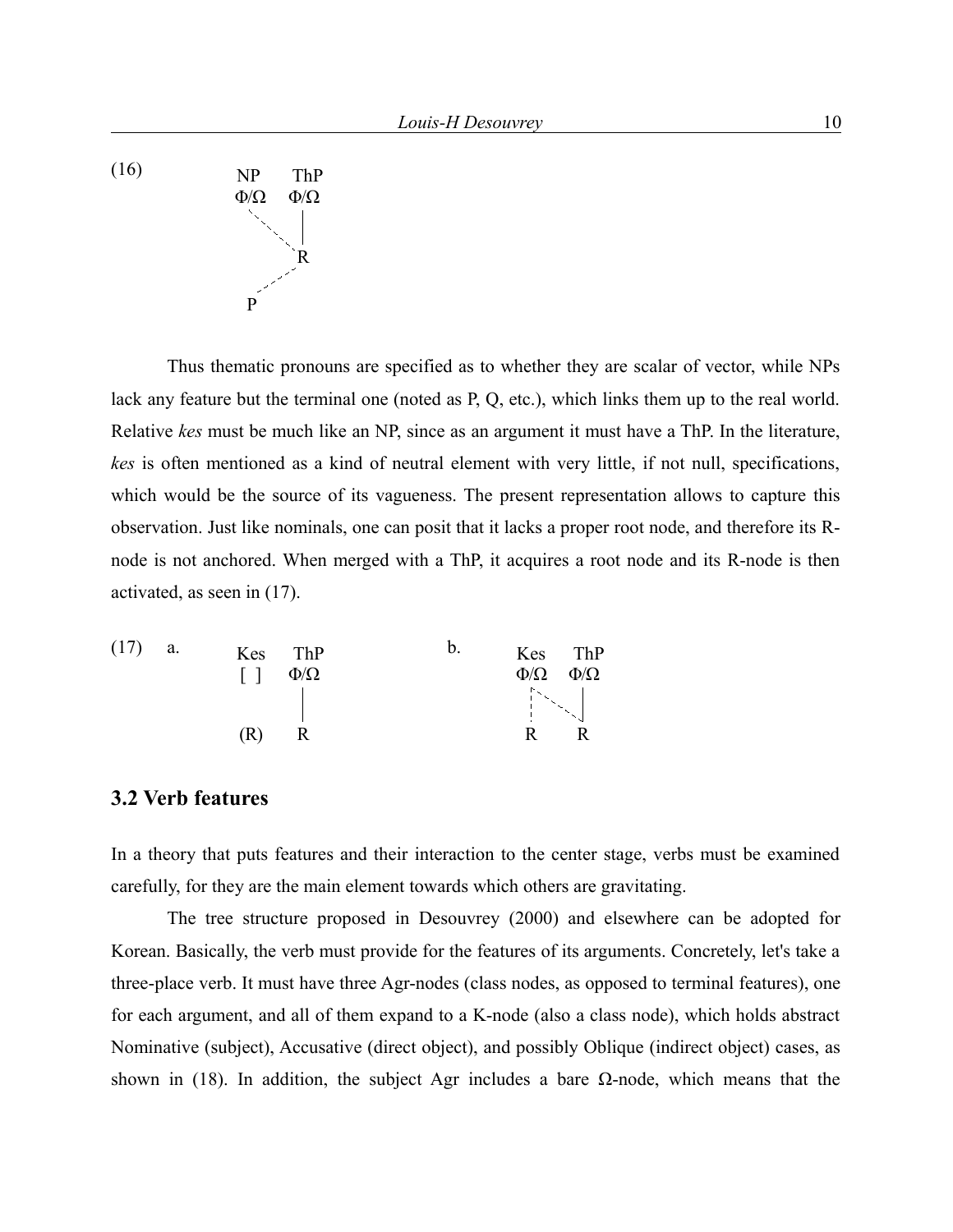argument has to be a vector. Likewise, the direct object AgrO contains a bare Φ-node, which becomes the theme by default. As for the indirect object AgrO, its Φ-node can be linked either to Goal (or Dative), Source, or Locative. Other semantic features, for instance Instrumental and Genitive, do not seem to be directly supported by the verb, as is the case of adjuncts in general.



Although both the subject and the direct object are unspecified for semantic feature, it is not the case that they are interchangeable. The subject is expected to be a vector, since AgrS contains an Ω-node. On the other hand, no scalar element unspecified for Goal or Source can be the indirect object.

Moreover, under this representation there are only the following Cases in the system: nominative (N), accusative (A), and perhaps oblique (O), just as in Romance (cf. Desouvrey 2000). In my view, all of what is referred to as Case markers in Korean linguistics are in fact pronouns overtly expressing semantic relations, hence the name of thematic pronouns. Now it is matter to relate the feature structure of these thematic pronouns with those of verbs. I suggest that this is realized through the R-node of referring elements, which are in fact expressions of the semantic relations, as I will show in the next section. In Desouvrey (2003), and subsequent works, the R-nodes are just class nodes whose purpose is to set a three-way distinction between referring elements, semantic relations being apparently not crucial to track down coreference in English and suchlike languages.<sup>[8](#page-10-0)</sup>

<span id="page-10-0"></span><sup>8</sup> By overlooking the nature of the R-node, Desouvrey (2003) resorts to the notion of domain (a reminiscence of Binding Theory), which now can be dispensed with under the novel view that the R-nodes hold the thematic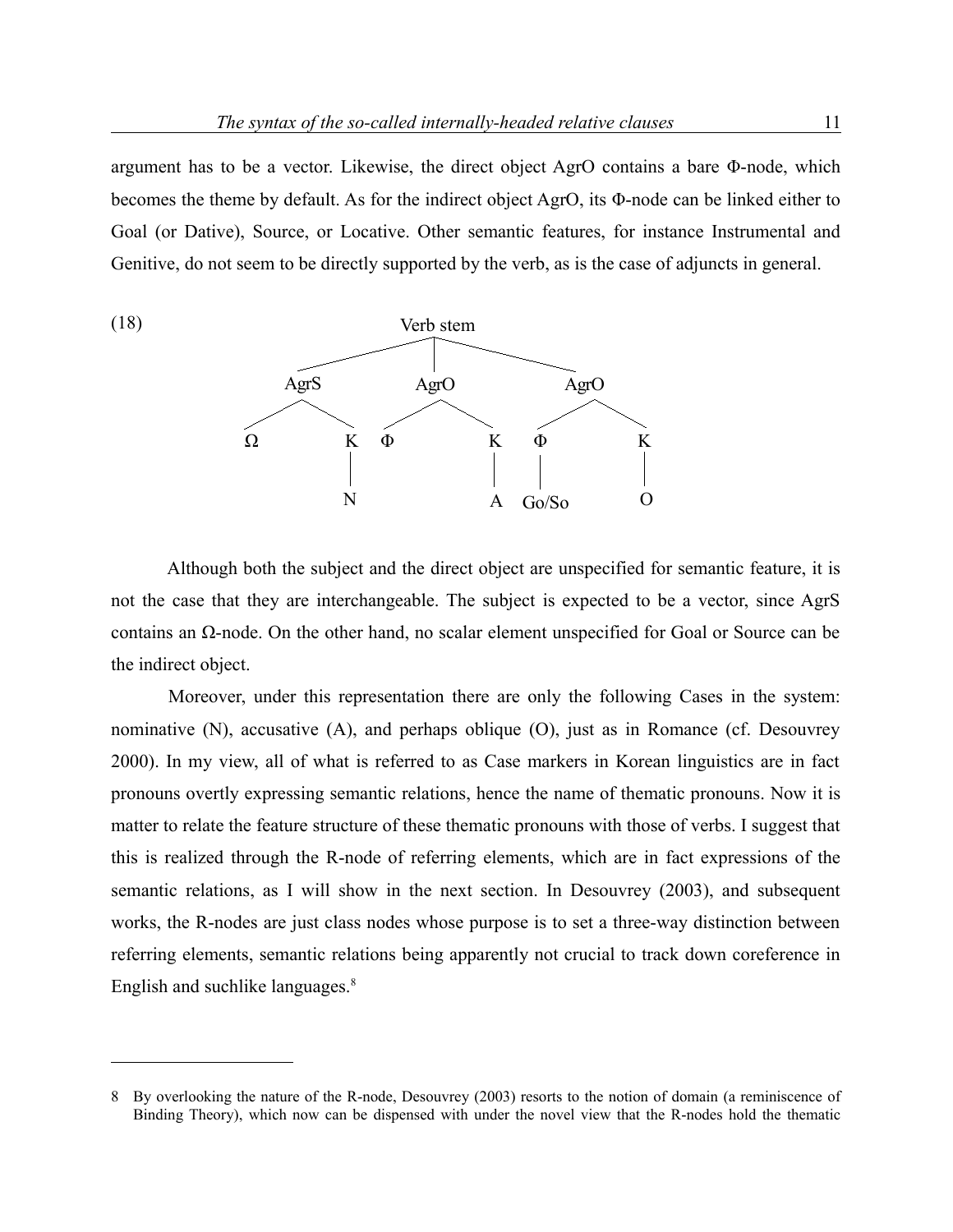### **3.3 The contents of the R-node**

As suggested above, the so-called case markers are free morphemes, precisely pronominal elements that carries their own R-node, consistent with Desouvrey (2003). They must agree with the selecting verb, as any other element, in the sense that their feature must be compatible with the verb. The subject Agr and the direct object Agr pose no problem, for in principle their unspecified  $\Omega/\Phi$ -node are compatible with any expansion of their counterpart in the argument. However, with the indirect object, whose Φ-node expands to some feature, the argument must bear a similar feature, unless it is left unspecified. Now, since the verb has no R-node, it must be the case that the latter is a place holder for some class of features. I suggest that the R-node of a referring element is in fact its thematic feature. For instance, the representation of the goal (or dative) marker *ev* is as shown below.<sup>[9](#page-11-0)</sup>

(19) ey-DAT

$$
\begin{array}{c}\n\bullet \\
\Phi \\
\downarrow \\
\hline\n\text{Go}\n\end{array}
$$

The morphemes usually referred to as nominative and accusative are not cases and more generally do not carry any R-feature at all in Korean grammar, and perhaps in every natural language grammar; they are specified for a null semantic feature that will be identified with the symbol 'Ø' in the representation. This specification enables them to stand for various semantic features, including Agent, Theme, Experiencer, according to the verb.<sup>[10](#page-11-1)</sup> The next natural move is to assume that specified semantic features are mutually incompatible. That is, one expects a terminal feature P to spread only to a compatible thematic feature. This is formulated in (20).

(20) A terminal feature P can spread to a R-node (a semantic feature) if its mother node (i.e. its own R-node) is either identical to the target or unspecified.

<span id="page-11-0"></span><sup>9</sup> The other semantic features to be used in this paper is So (Source) and In (Instrumental).

<span id="page-11-1"></span><sup>10</sup> Under this view, the nominative and the accusative markers do not carry any other relevant feature and therefore are pure morphemes that the language chooses to maintain, most likely to harmonize the paradigm by avoiding a morpheme gap. This view seems to be supported by the fact that they are omittable in colloquial speeches.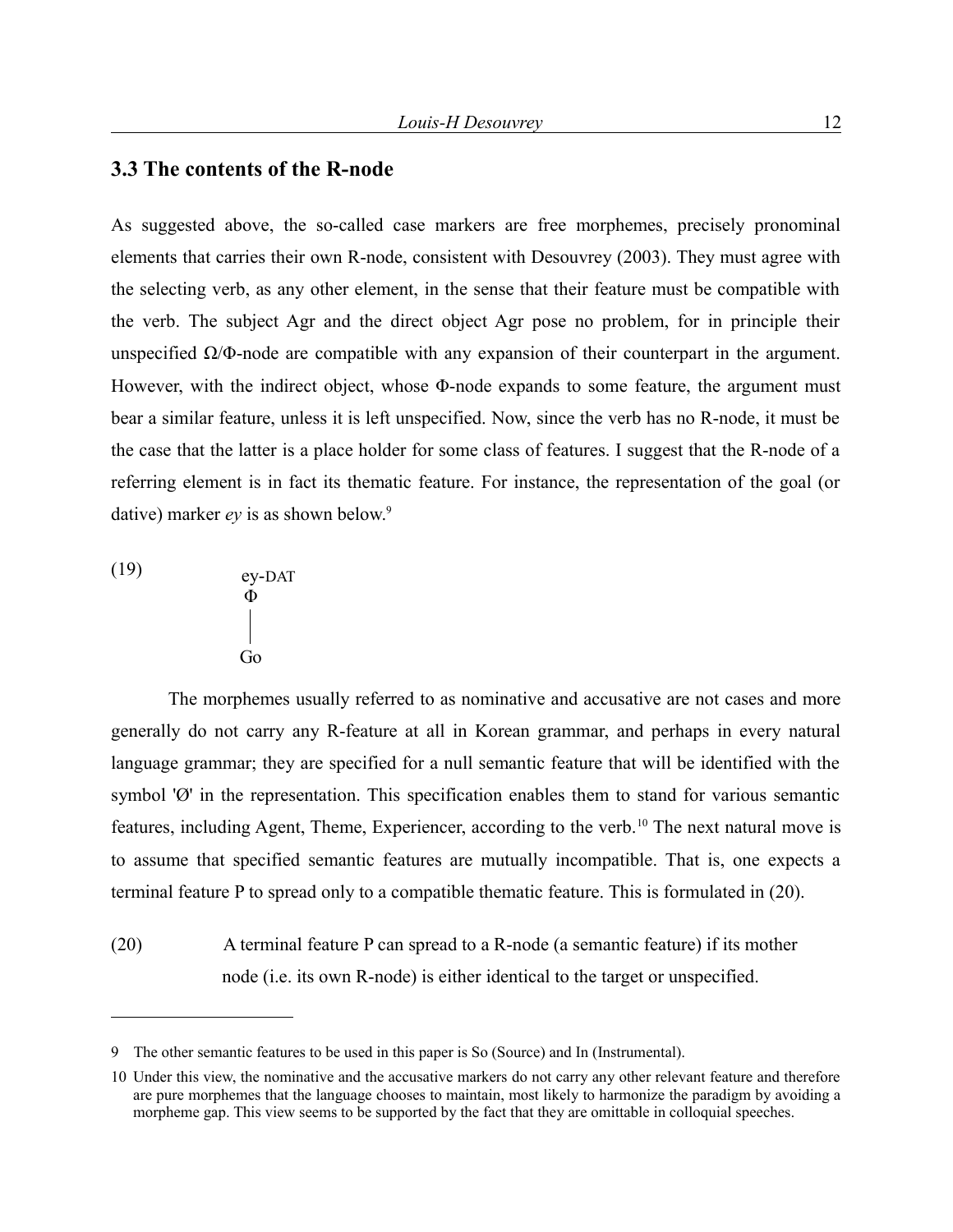Let us now return to sentence (9), which initially consists of the two independent and unattached structures seen in (10), conveniently repeated below under (21a). Recall that *kes* is a referring element, and coreference relation is indicated by underlining. Under the assumptions discussed above, it has the non-linear representation shown in (21b) (omitting irrelevant class nodes). Since the nominative pronoun is a vector, the linking of *kes* to feature P is realized through another vector, yielding a scope conflict. Put another way, the subject of the *kes*-clause opposes the acquisition of a proper antecedent by *kes*. We may note that this problem would persist under a different ordering of the clauses, for the verb too is a vector, and would oppose the spreading of whatever vector from its right. $11$ 

(21) a. [khemphyuthe-ka kocangna-n] [John-i kes-ul kochi-ess-ta] computer-NOM out of order-ADN John-NOM kes-ACC repair-PST-IND



To overcome this difficulty, I suggest that the subject of the *kes*-clause moves to the left edge of the independent clause, which yields the apparent embedding of IHRCs (just as in nonrestrictive clauses in English). Another desirable effect of this movement is that *kes* becomes closer to its antecedent, the independent clause, thus satisfying an adjacency requirement which is a hallmark of relative pronouns; this is shown in (22). Now the obvious question is why the subordinate verb, *kocangna* 'out of order', does not block the spreading, since Korean verbs are vector. The answer is direct and simple: it is not a vector in such a context, or more precisely it loses its vector property. Here the crucial assumption is that the so-called adnominal affix, *(u)n*, is a vector just as the verb stem, and therefore the vector-hood of the latter is absorbed by the affix, which is a normal property of the representation. In other terms, the so-called adnominal

<span id="page-12-0"></span><sup>11</sup> Notice that the  $\Phi$  and  $\Omega$  nodes of the verb do no expand further. However, the verb normally includes the feature of the argument, and it can mimic the null feature of the argument if need be (Desouvrey 2000).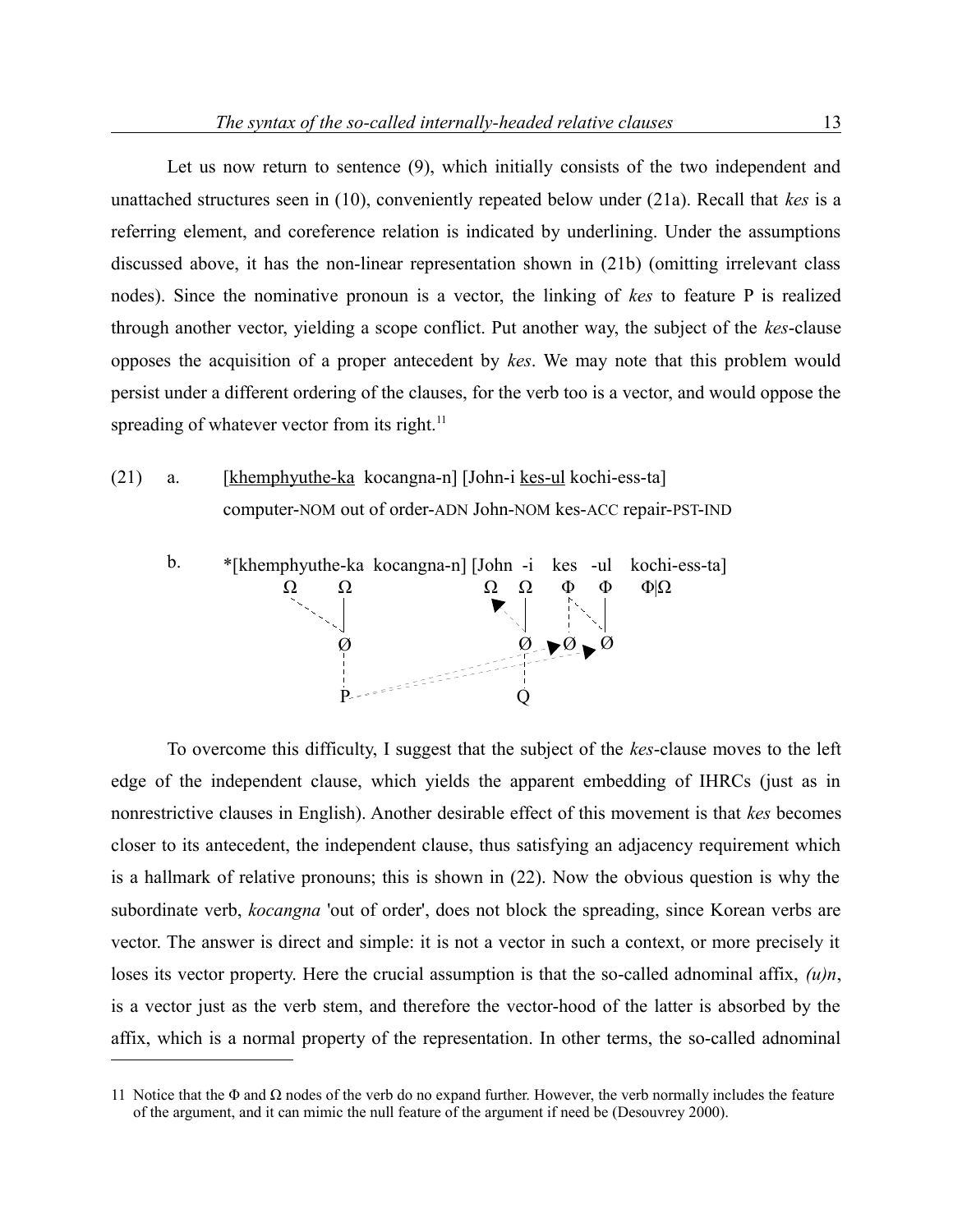affix or nominalizer (Jo 2003), also named a relative marker (Kim 2004) is used as a vector switch. This analysis is supported by two pieces of indisputable evidence. Firstly, the verbal affixes used with matrix verbs can never appear in the embedded IHRCs, presumably because they don't have the capacity to switch off any vector. Second, as is sometimes mentioned in the literature, IHRCs, or *kes* clauses, are incompatible with negation, which is universally a vector: the matrix verb can be negated, unlike the embedded verb. In the present analysis, negation would be an additional vector, and therefore it has the property to prevent *kes* from acquiring an antecedent.



To emphasize, in this theory coreference is a spreading process by which a higher-end referring element assigns a feature to a lower-end one. The highest end is a referential expression, while the lowest end is an anaphor, the pronoun being in the middle. Coreference between a pronoun and a referential expression (the antecedent) can be thwarted only by a vector, otherwise a pronoun can take whatever available R-feature as antecedent. Thus, (22) is not ambiguous, since there is only one referential expression in the embedded clause. In addition, terminal features P and Q are not in the same plane, unlike R-nodes, which are therefore sensitive to the ban on line crossing.

However, when two arguments are present, the number of interpretation augments accordingly. Consider the following example, (23), bracketed consistently with our view of clause structure (cf. Jhang 1994, Kim 2004). There are three possible readings, which can be accounted for under this theory.<sup>[12](#page-13-0)</sup> For the sake of clarity, the non-linear representation is reproduced three times, one for each reading, as seen in (24) (irrelevant nodes are omitted). In (24a), the subject of the embedded clause spreads to both R-nodes of the relative, while in (24b)

<span id="page-13-0"></span><sup>12</sup> Apparently, Jhang (1994) does not mention the third reading.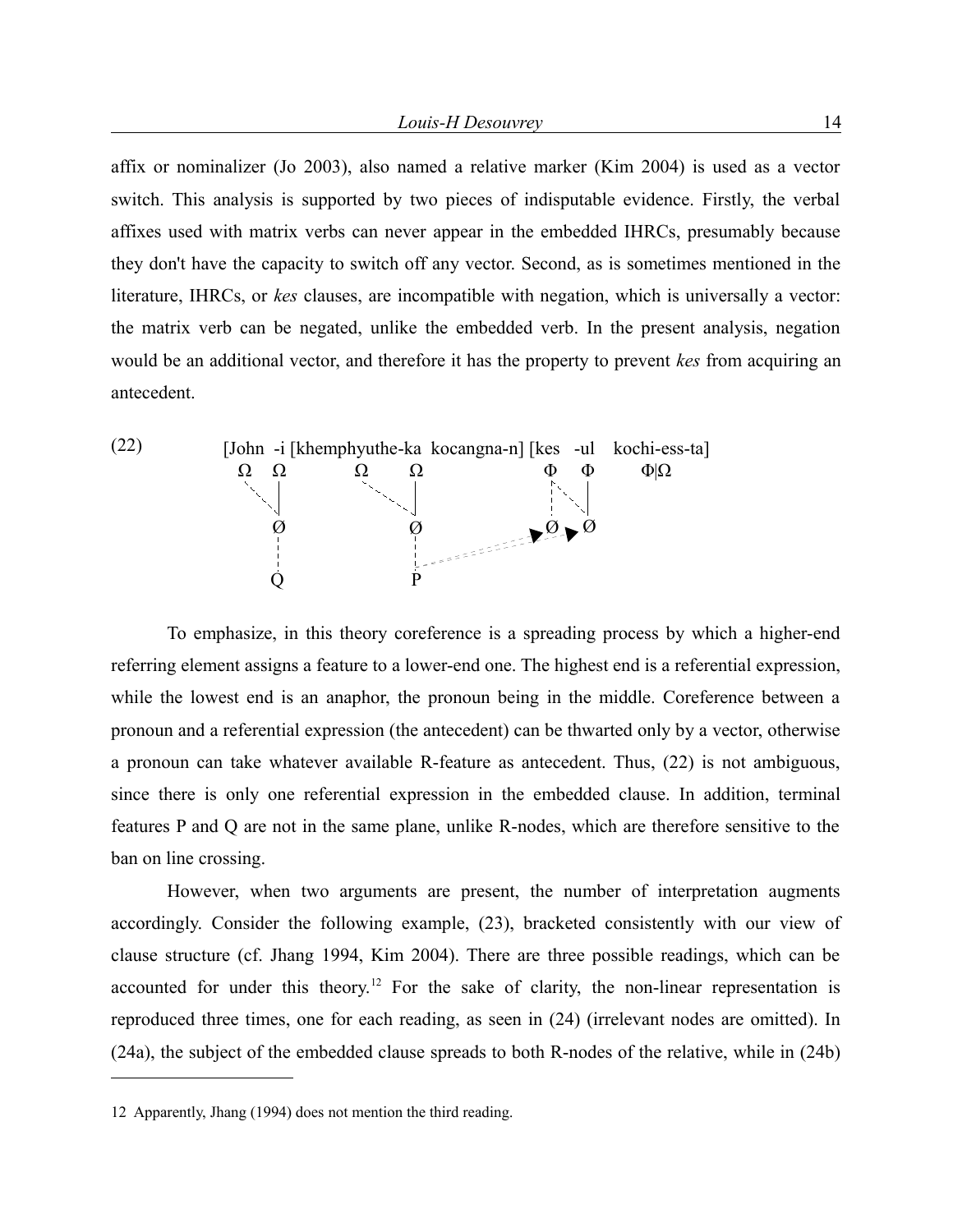the object of the embedded clause assigns its feature to both R-nodes of the relative. The third reading is obtained when each argument of the embedded clause acquires an R-node of the relative, (24c). We may emphasize that the third reading would not be possible without an extra R-node provided by the thematic pronoun, for *kes* does not have the plural capability, being devoid of specific content, as mentioned in the literature (cf., for instance, Jo 2003, Y.-B. Kim 1996, etc.), and therefore could not take two features at the same time.<sup>[13](#page-14-0)</sup>

(23) John-i [koyangi-ka cwi-lul ccoch-ko-iss-nun][ kes-ul cap-ass-ta] J-NOM cat-NOM mouse-ACC chase-PROG-be-ADN kes-ACC catch-PST-IND 'John caught the cat that was chasing the mouse.' 'John caught the mouse that the cat was chasing.' 'A/the cat was chasing a/the mouse, and John caught them both.'

(24) a. John-i [koyangi -ka cwi -lul cooch-ko-iss-nun] [kes -ul cap-ass-ta]  
\n
$$
Q
$$
  $Q$   $Q$   
\n $Q$   $Q$   
\n $Q$   $Q$   
\n $Q$   $Q$   
\n $Q$   $Q$   
\n $Q$   $Q$ 

'John caught the cat that was chasing the mouse.'



'John caught the mouse that the cat was chasing.'

<span id="page-14-0"></span><sup>13</sup> The use of multiple R-nodes to mark plurality is discussed in Desouvrey (2006) with Chinese data.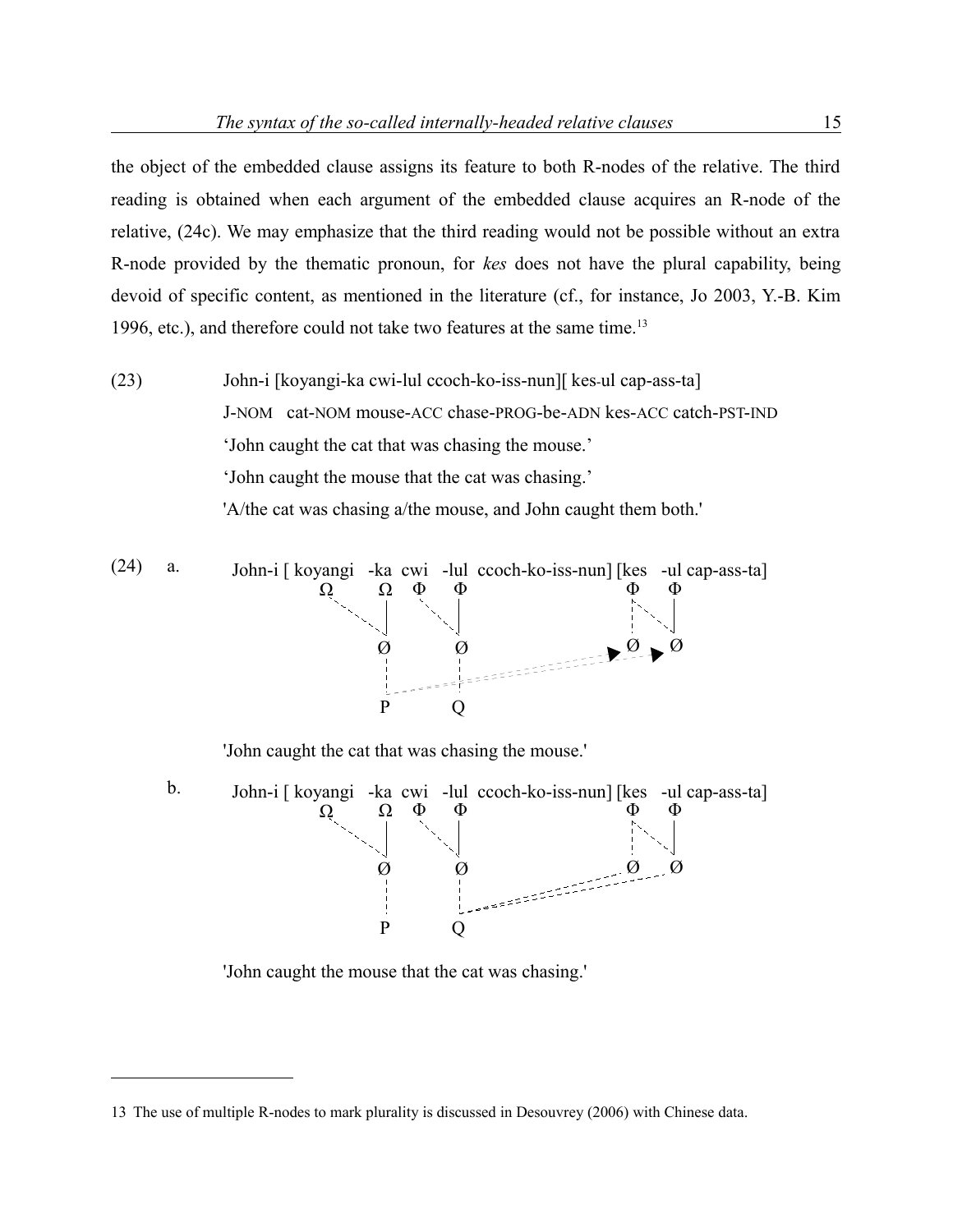

'A/the cat was chasing a/the mouse, and John caught them both.'

In the same vein, the following example contains an embedded clause with three arguments. The relative pronoun may refer to each argument individually or collectively to all of them, as Kim points out (see her fn.6, p.19). In the plurality reading (25b), the recessive R-node of *kes* is enacted, as suggested above (see fn.7).

(25) a. John-un [Mary-ka ku alumtawun yepaywu-ekey Sue-lul sokayha-ko iss-n-un] J.-TOP M.-NOM that beautiful actress-DAT S.-ACC introduce-COMP COP-IMPRF-REL [kes-ul (takaka-se) kkyeanasstas] kes-ACC (approach-and) hugged. 'Mary was introducing Sue to the beautiful actress and John hugged her/them all.' (adapted from Kim 2004:150,19)



The conclusion is clear: the nature of the representation makes it possible to account in a simple and elegant fashion for the ambiguity of (24) and (25).

## **4. Constraints on the linking of** *kes*

In Korean, IHRCs are affected by a number of processes, which either rule them out in certain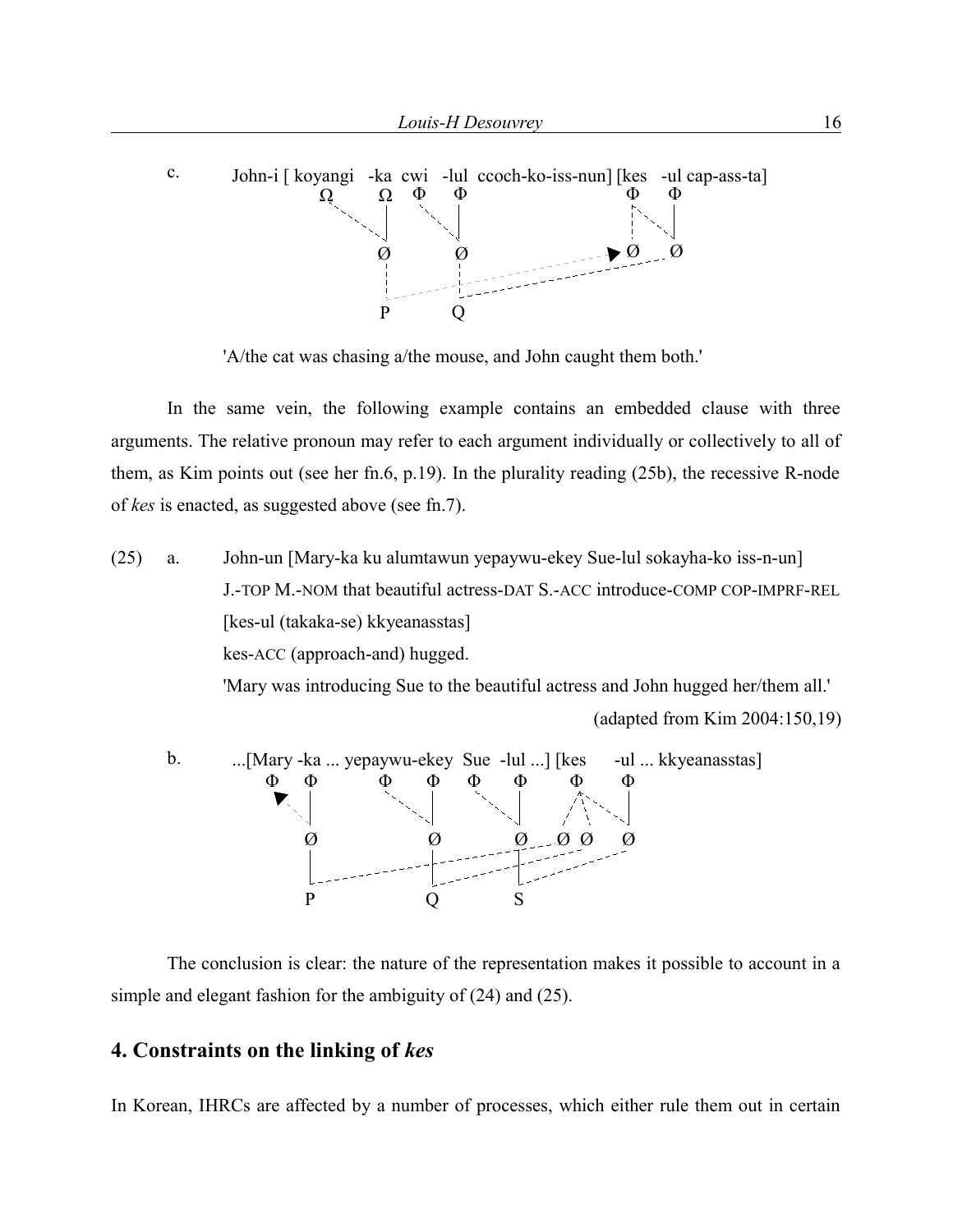contexts or limit their interpretation in others. In current analyzes, limitations on IHRCs are usually dealt with by the use of semantic and pragmatic considerations. Although I do not systematically deny the role of the latter, I will show that their relevance is drastically downgraded under this theory.

# **4.1 Vector effect**

Consider the example in (26). There are two arguments in the independent clause, and one would normally expect relative pronoun *kes* to pick out either, even both, as antecedent. However, only the first reading is possible, that in which the antecedent of the relative is the direct object of the independent clause.

(26) [Sonyen-i kong-ul cha-n] [kes-i changmwun-ul kkay-ss-ta] boy-NOM ball-ACC kick-ADN kes-NOM window-ACC break-PST-IND 'The ball that the boy kicked broke the window.' Not: 'The boy who kicked the ball broke the window.' (Jhang1994: 31, 37)

The representation of both readings are shown in (27) and (28). We may immediately note that the relative pronoun is the subject of the matrix clause, and therefore remains in situ (it is already at an edge of the clause), while it acquires the object of the dependent clause as its antecedent, yielding the desired result, (27). The second reading, (28), is impossible because both the relative and its intended antecedent are vector, resulting in a scope conflict (cf. Desouvrey 2008, 2009 for similar effects in other languages).

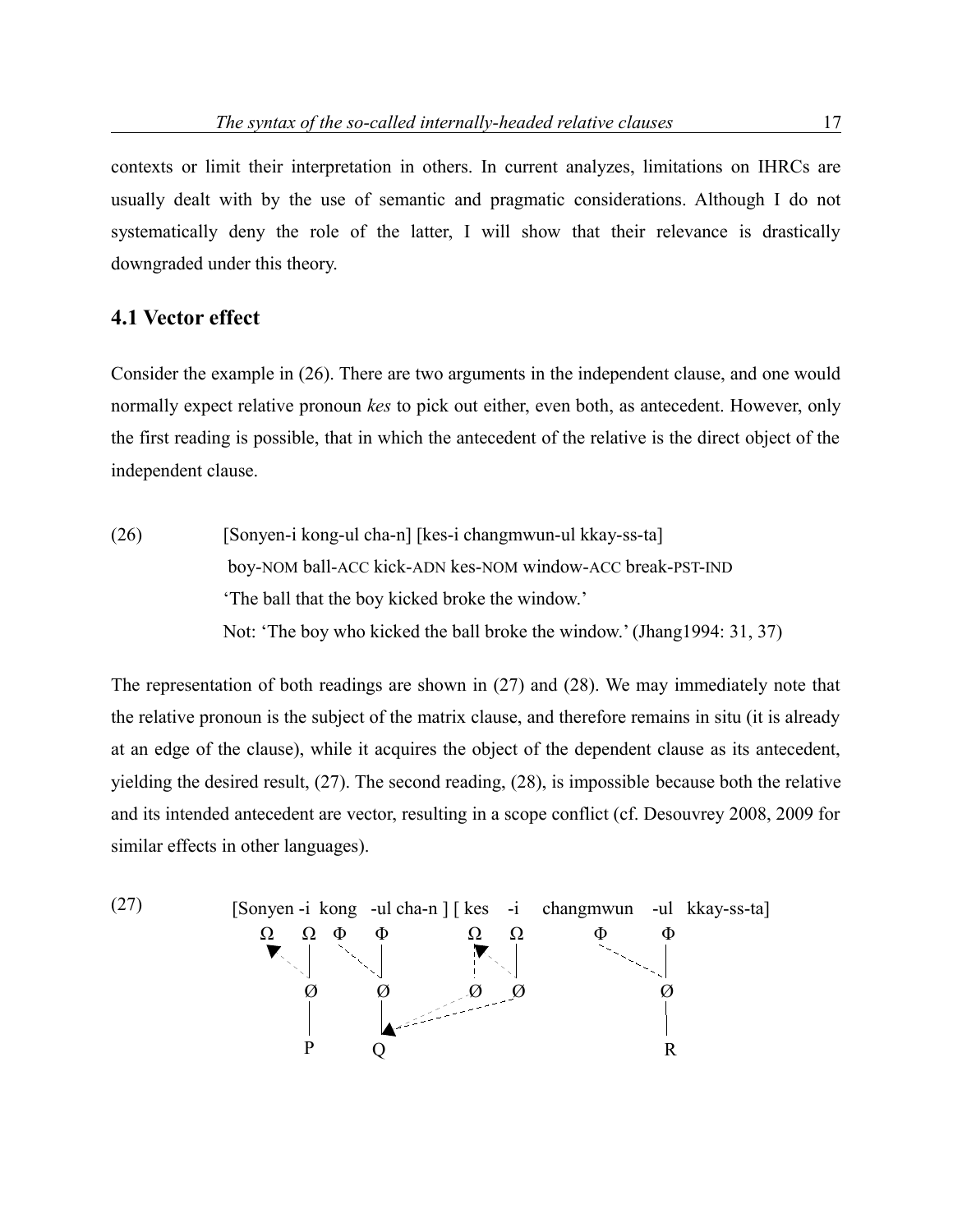

To further illustrate the vector effect, consider the sentence in (29), whose the second reading is not possible, as Jhang emphasizes. Putting clause boundaries at the right place, the non-linear representation is shown in (30). Notice that the passive morpheme being a vector (see below), just like the nominative one, *kes* can only acquire the accusative object as antecedent. (Instead of producing a representation for each reading, each R-node of the relative is conveniently linked to one argument.)

(29) Changmwun-i [sonyen-i kong-ul cha-n kes]-ey/eyuyhay kkay-ci-ess-ta window-NOM boy-NOM ball-ACC kick-ADN kes-by break-PSS-PST-IND 'The window was broken by the ball that the boy kicked.' Not: 'The window was broken by the boy who kicked the ball.' (Jhang:32, 37b)



More generally, under passivization the ambiguity disappears, as Jhang points out. In my view, under passivization the relative becomes a vector, thanks to the nominative pronoun, and therefore can no longer take the subject of the embedded clause as its antecedent. To further illustrate this point, consider the sentence in (24), which normally has three ambiguous readings. when passivized, the ambiguity disappears, since the embedded nominative subject is excluded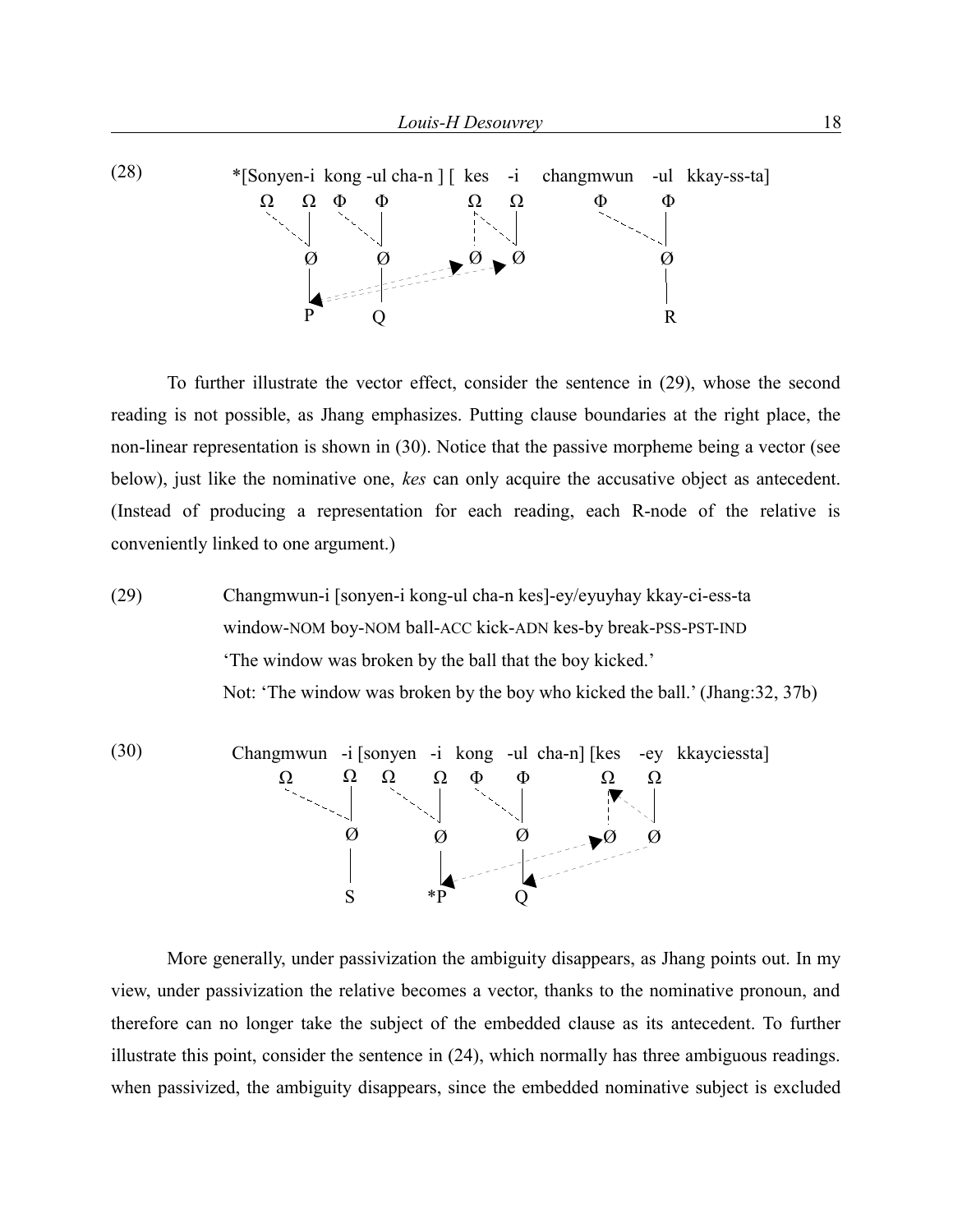as a possible antecedent by virtue of being a vector; compare (31) with (25) above.



'The mouse that the cat was chasing was caught by John.'

Not: 'The cat that was chasing the mouse was caught by John.'

Consider the following sentence, (32), in which the relative is accompanied with the Instrumental thematic pronoun. The latter is compatible with both the subject and the object, which bear a null semantic specification, consistent with (20). However, the relative normally picks up the object of the embedded clause as antecedent; the subject may not be an antecedent, since trivially coffee cannot be made with the boy. Clearly in (32), one reading is apparently warranted by pragmatic reasons. Now, relying on the benefit of hindsight, suppose that the instrumental marker is a vector, just like the nominative Case, hence its Ω-specified root node, as shown in (33). As a vector, instrumental *kes* cannot acquire the subject of the embedded clause as antecedent. Under this hypothesis, pragmatic considerations are irrelevant in this example.

(32) John-i [ sonyen-i mwul-ul kkulhi-n] [kes-ulo khephi-lul mantul-ess-ta] J.-NOM [boy-NOM water-ACC boil-ADN] [kes-with coffee-ACC make-PST-IND] 'John made coffee with water which the boy boiled.'

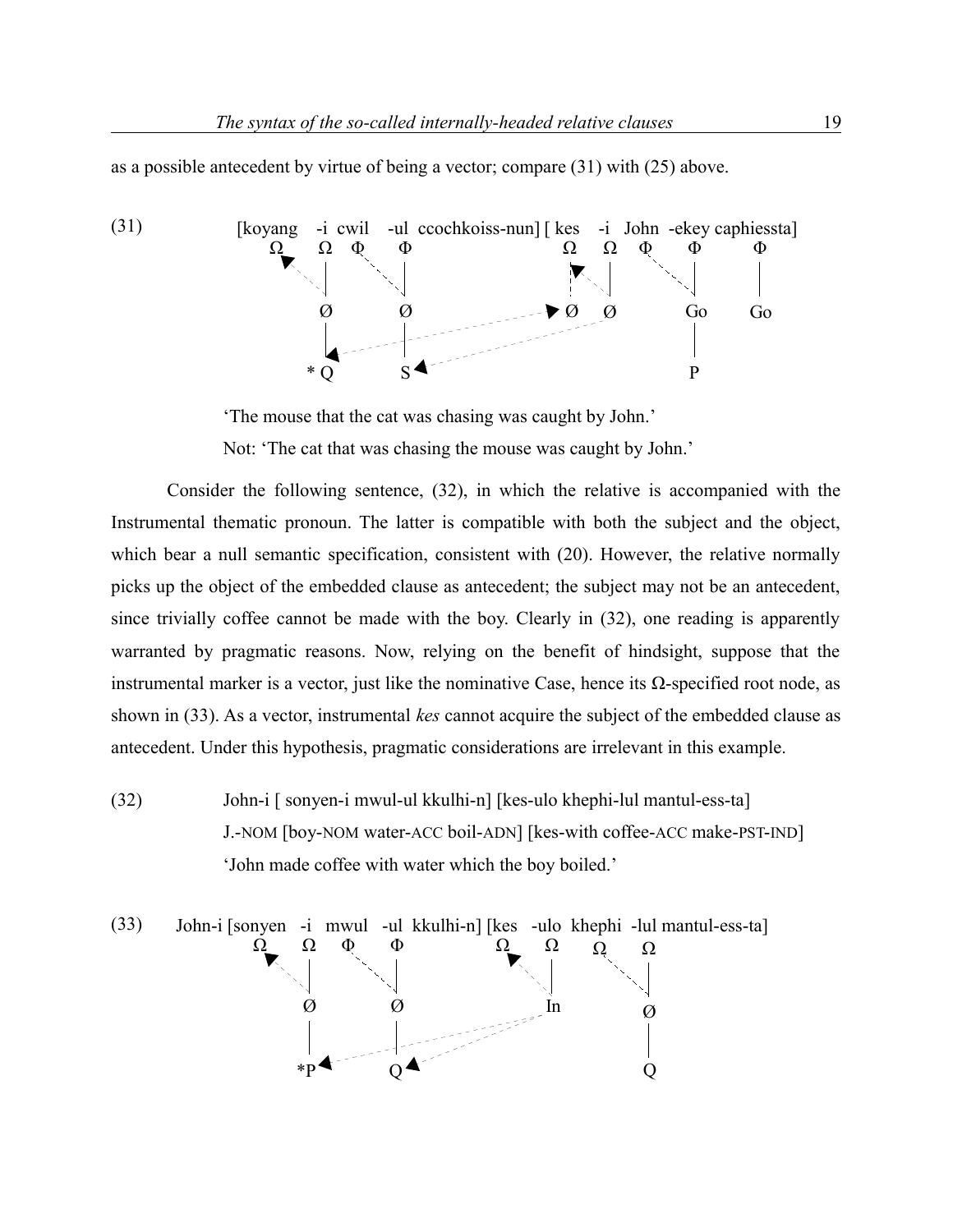If (33) is correct, one can predict that an instrumental relative can never have the subject of transitive verbs as antecedent. The following sentence, which is not sensitive to pragmatic effects, bears out this prediction. As seen in the representation in (35), *kes-ulo* conflicts with its intended antecedent, hence the ill-formedness of the sentence.<sup>[14](#page-19-0)</sup> (The relative is shown with one R-node for the sake of simplicity.)

(34) \*John-i [ kam-i changmwun-ul kkay-n] [kes-ulo juseu-lul mantul-ess-ta] J.-NOM [boy-NOM water-ACC broke-ADN] [kes-with juice-ACC make-PST-IND] 'John made juice with the persimmon which broke the window.'



This vector effect, which is not peculiar to Korean grammar, seems to be a strong generalization: a nominative subject cannot be the antecedent of relative *kes* in a symbiosis with *-i/ka* (nominative), -*ulo* (instrumental), and -*ey* (passive). Apparent counter examples to this vector effect are discussed below.

## **4.2 Stray deletion**

As seen so far, the thematic pronoun enacts the root node of *kes*, which then triggers the attachment of its R-node. However, there are cases in which this process fails to take place. As a result, every floating element is erased as stray, and no acceptable IHRC can obtain.

This phenomenon can be observed when *kes* is a source or a goal adjunct in the matrix clause, which leads Jhang to the observation that only instrumental and by-adjuncts seem compatible with IHRCs. Consider the sentence in (36). They are apparently ungrammatical

<span id="page-19-0"></span><sup>14</sup> This sentence is built with data from Jhang's and Kim's works, but the judgment is my Korean consultant's.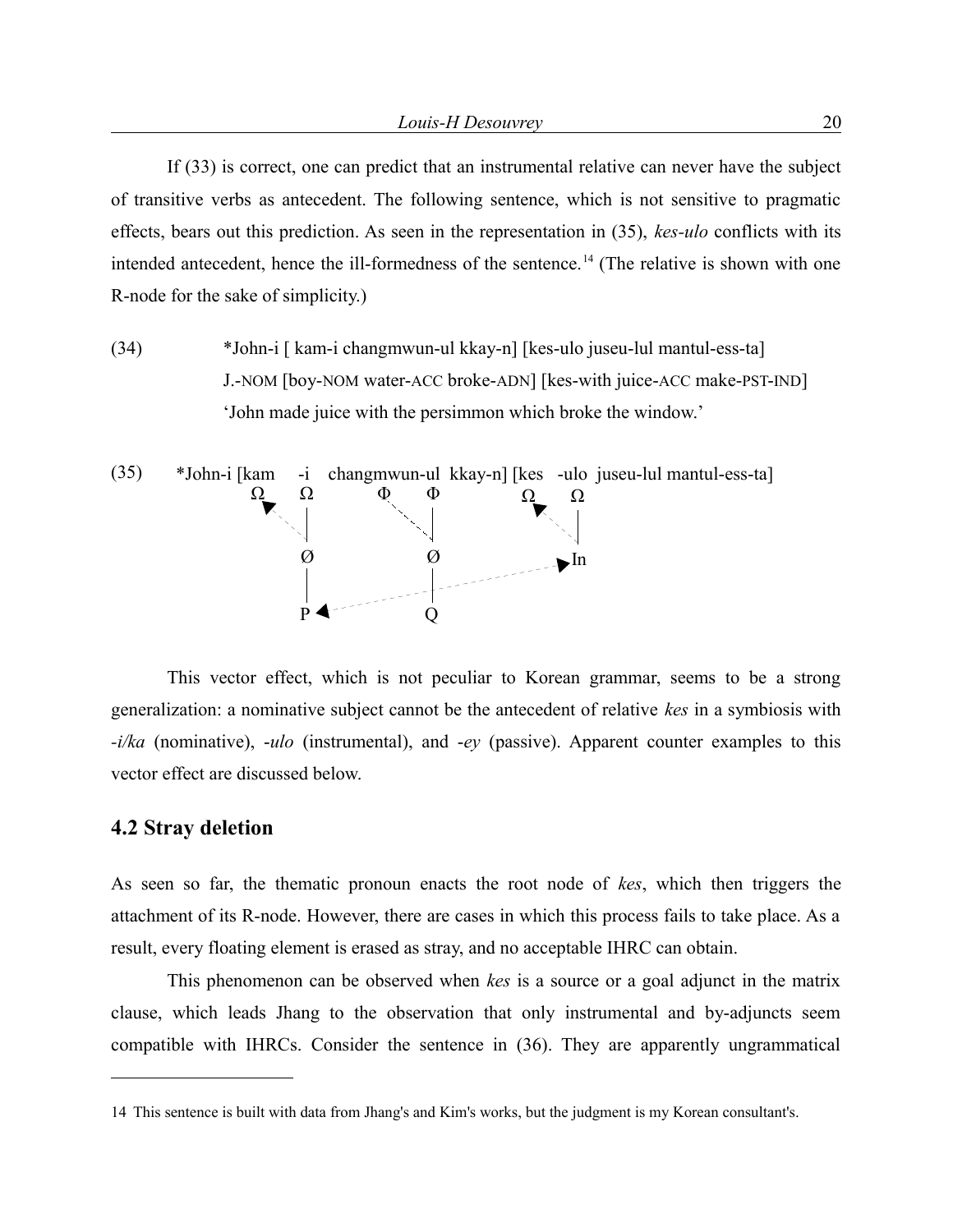because *kes* is respectively a source and a goal, consistent with Jhang's descriptive generalization.

- (36) a. \*Mwul-i [ John-i chencang-ul kochi-n] [kes-eyse tteleci-n-ta] water-NOM J.-NOM ceiling-ACC repair-ADN kes-from leak-PRE-IND 'Water is leaking from the ceiling that John repaired.'
	- b. \*John-i [ uysa-ka Mary-lul manna-n] [kes-ey/eykey chaca-ka-ss-ta] J.-NOM doctor-NOM M.-ACC meet-ADN kes-to visit-go-PST-IND 'John went to the doctor who met Mary.'

(adapted from Jhang 1994:22-23; 24, 25)

Under the present analysis, the ungrammaticality of these sentences follows directly from the nature of the representations. Indeed, as can be seen in (37) and (38), the physical thematic pronoun, as opposed to null one, is absorbed by the verb with which it shares the same feature (cf. Desouvrey 2000). As a result, the root node of *kes* can't be enacted, and its unlicensed floating R-feature is then deleted by a stray erasure rule, just as in phonology.[15](#page-20-0)



<span id="page-20-0"></span><sup>15</sup> The reader unfamiliar with this notion may need to consult a textbook like Kenstowicz (1994), for instance.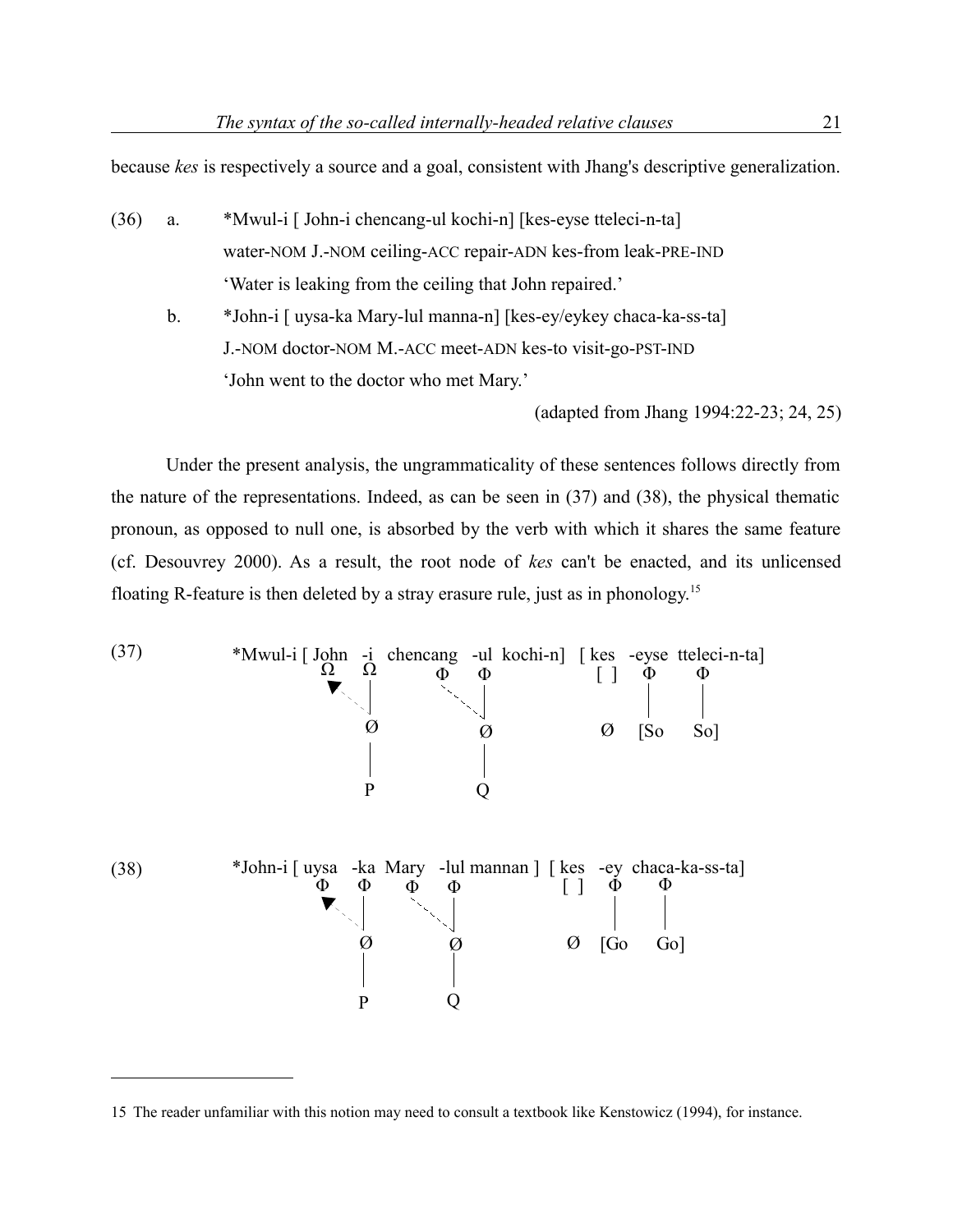Now it is clear that if the thematic pronoun cannot impregnate the stem, ungrammaticality results in, since a rule of stray erasure normally deletes unlicensed features in the representation. To support this analysis, one can show that a structure can be rescued if another pronoun can license *kes*. Before proceeding, let us mention an important property of the representation. In the above examples, the head and its complement each bears the same feature, Source or Goal. By absorbing each other, it appears that they detach from the original tier to make up a new plane. Absorption can take place even when the occurrences of the feature are not adjacent, as I will show, but in such a case they remain in their original tier.

Consider the following sentence in which there are two verbs in the relative clause. Since *kes* appears with the dative marker, it must be the case that it is the complement of a dative (or goal) verb, consistent with (18). Therefore the non-linear representation must be as shown in (40), which reveals that *kes* is licensed by the accusative pronoun of the rightmost NP. This is possible because the adjacent goal features come to make a separate plane, otherwise the ban of line crossing would block that operation.

(39) John-i [totwuk-i tomangka-n-un ] [kes**-**eytay-kochong-ul ssoassta**]** J.-NOM [thief-NOM run.away-IMPRF-REL] [kes-DAT aim.at-COMP gun-ACC shot] 'A thief was running away and John shot at him.'

(adapted from Kim 2004:192;13b)



However, if the intervening features are not adjacent to each other, they remain in their plane, which prevents the licensing of *kes* by virtue of the ban on line crossing in the representation. This is illustrated in  $(42)$ , which represents  $(41)$ .<sup>[16](#page-21-0)</sup>

<span id="page-21-0"></span><sup>16</sup> Structure (41) illustrates the inability of Korean symbiotic phrases to undergo (temporal) adjunction. In effect,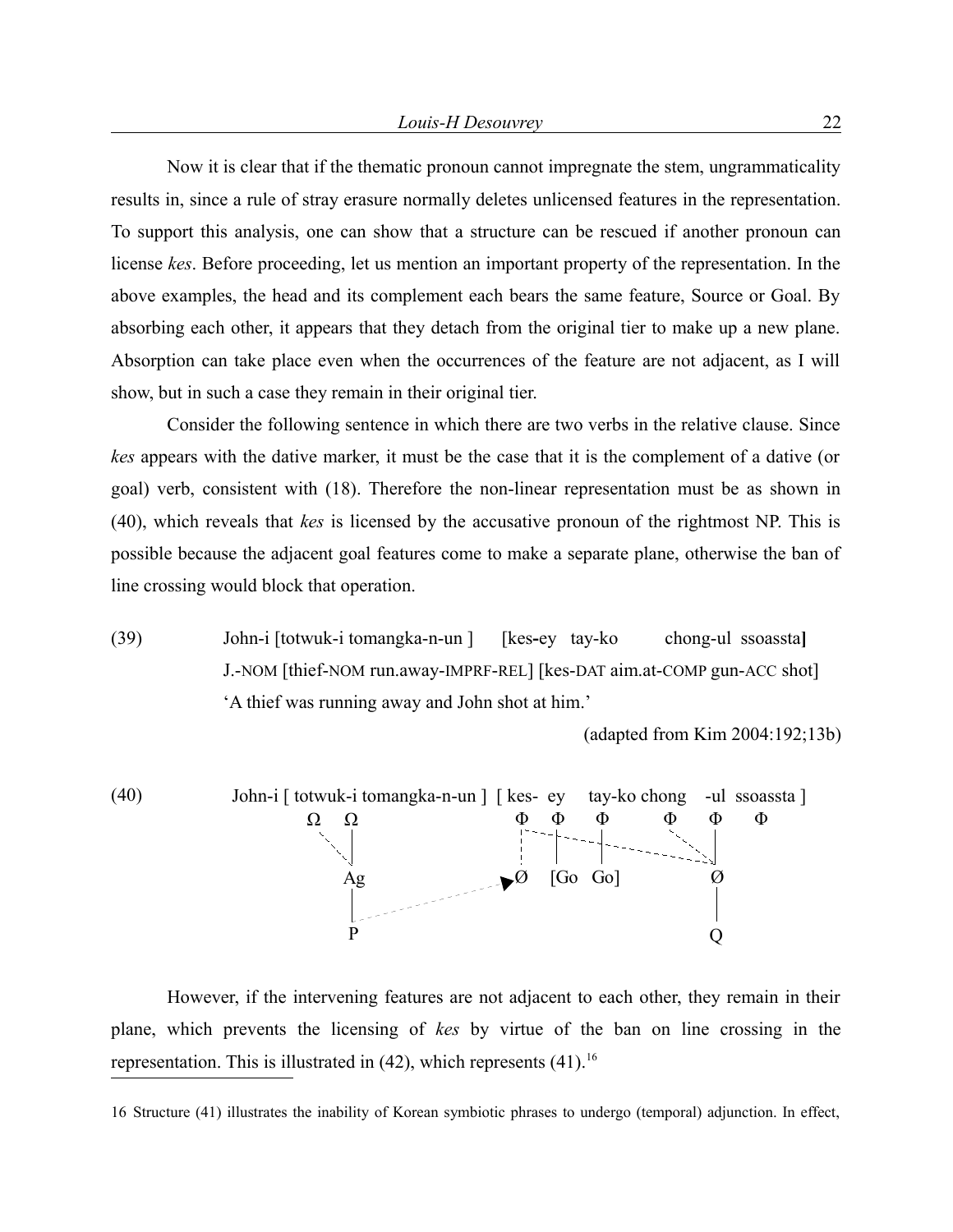(41) \*John-i [ Mary-ka sonyen-ul ttayli-n] [kes-eykey chayk-ul cwu-ess-ta] J.-NOM M.-NOM boy-ACC hit-ADN kes-DAT book-ACC give-PST-IND 'John gave the book to the boy that Mary hit.' (adapted from Jhang (1994))



# **4.3 The genitive anaphor**

Unlike other semantic markers, genitive may not appear as a complement of a verb; rather it is always a noun complement. Knowing that the head of a genitive phrase may bear any semantic function, it must be the case that the genitive marker bears a minimal specification in other to accommodate whatever head noun. In addition, the relation between a genitive phrase and its head is always local; indeed both NPs must be adjacent. This suggests that the genitive marker has no thematic node (or R-node) of its own, which means it is an anaphor, just like English anaphor *'s* (cf. Desouvrey 2003/under review).<sup>[17](#page-22-0)</sup>

It should be obvious that a genitive NP restrains the denotation of a head just like a restrictive relative clause. In this theory, a restrictive clause is related to its head by coreference. Thus, if the genitive marker were a pronoun, a simple sentence like (43a) would have the representation in (43b), which shows no relation between the genitive phrase and the nominativemarked head. Moreover, the NPs cannot pair up, since they are both specified for different features in their root nodes, resulting in a total mismatch.

(43) a. Mary-uy namphyen-i koyangi-lul cap-ass-ta

similar configurations in Romance, in which a feature stands between two identical features triggers the movement of the intervening morpheme, a process quite similar to the gemination effect in non-linear phonology (see Desouvrey 2000).

<span id="page-22-0"></span><sup>17</sup> Apparently A. Holmberg claims that genitive does not bear a thematic role in Icelandic, as reported in Yip et al. (1987:228, fn. 5).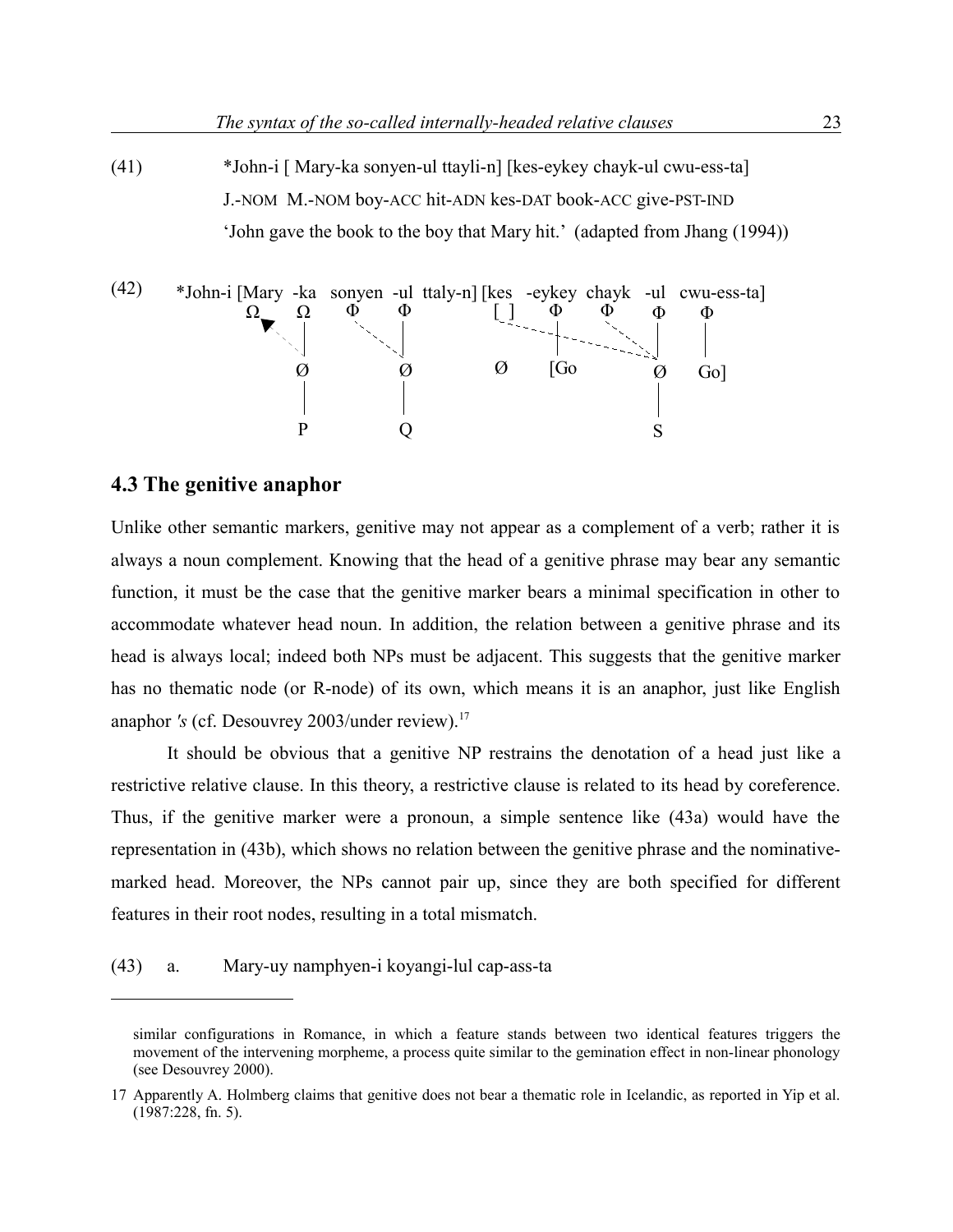M.-GEN husband-NOM cat-ACC catch-PST-DECL 'Mary's husband caught the cat.'

b. \*[Mary -uy namphyen -i [koyangi -lul cap-ass-ta]] Φ Φ  $\varnothing$ S  $\Phi$   $\Omega$   $\Omega$ Ge Ø P Q Φ

If instead the genitive marker is an anaphor, both NPs can relate to each other without the mismatch problem. The nominative pronoun can enable the root node of *namphyen* 'husband' as well as that of the genitive marker and its complement altogether, yielding a series of  $Ω$ -nodes, as shown in (44). Since the genitive anaphor does not provide any thematic node to *Mary*, the floating terminal feature of the latter (P) must be erased by the stray erasure rule.



In order to see the correctness of this analysis, consider the following sentences (adapted from Kim 2004:146,13, crediting Shimoyama). As can be seen, the embedded genitive in (45b) cannot head relative *kes*, sharply contrasting with (45a), where the same noun phrase is not embedded inside another one.

(45) a. [Enu namcai-na caki anay-lul sonnim-kkey sokayha-n] [kes-ul sonnim-i cwuksi chingchanhayssta] [[every man-Q [self wife]-ACC guest-DAT.HON introduce-ADN] [kes-ACC guest-NOM immediately praised. 'Every man<sub>i</sub> introduced his<sub>i</sub> wife to the guest<sub>k</sub> and he<sub>k</sub> praised her immediately.'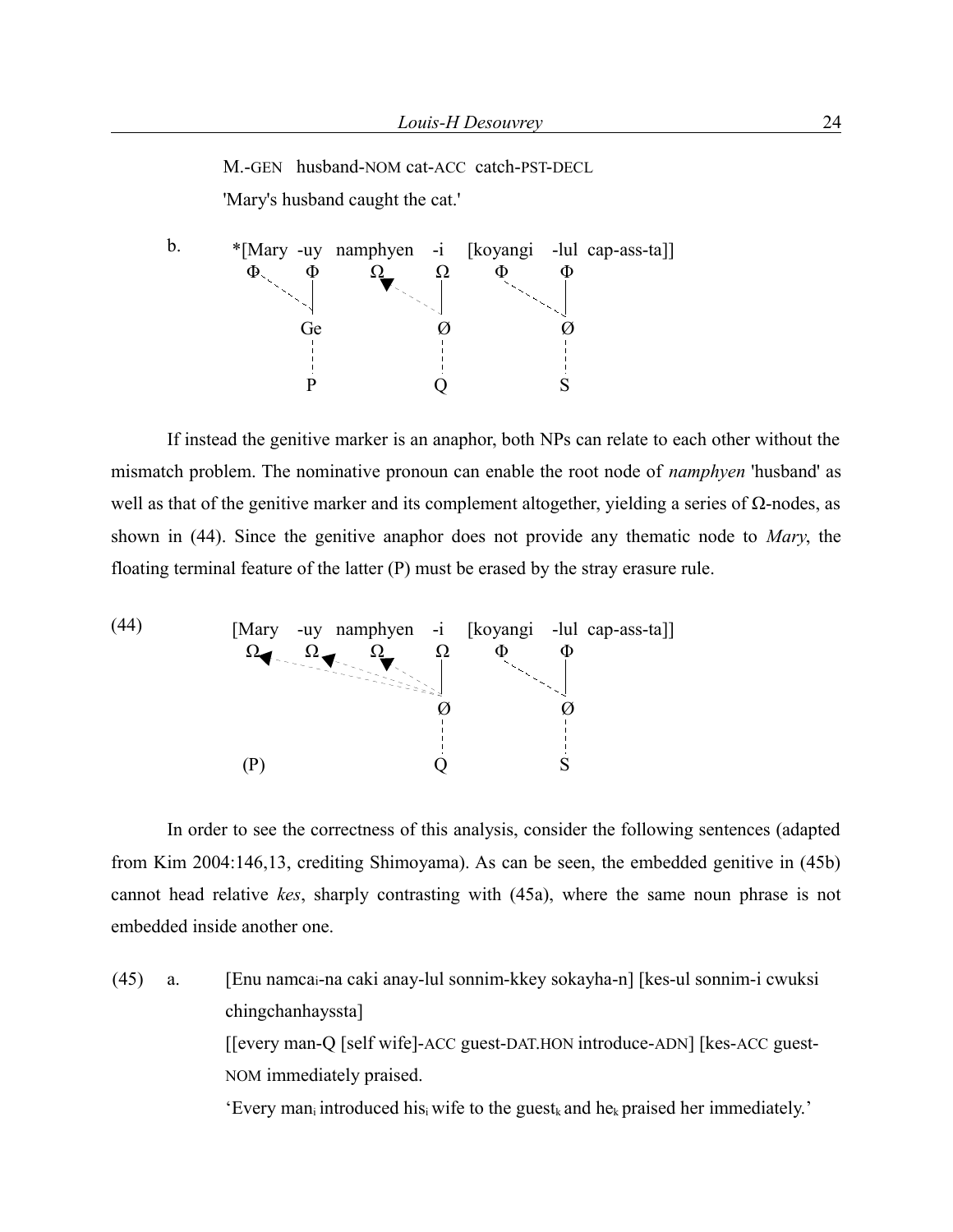b. \*[Enu namca-na caki anay-uy kimpap-ul sonnim-kkey taycepha-n] [kes**-**ul sonnim-i cwuksi chingchanhayssta] [[Every man-Q [[self wife]-GEN sushi]-ACC guest-DAT.HON serve-PRF]-REL] [kes-ACC guest-NOM immediately praised. Intended: 'Every man<sub>i</sub> served the guest<sub>k</sub> his<sub>i</sub> wife's sushi and he<sub>k</sub> praised her immediately.'

The non-linear representations of these sentences are given in (46a) and (46b) respectively (irrelevant parts set aside). In (46a), feature P of *anay* 'wife' normally reaches *kes-ul*, after being linked to the R-node, yielding a well-formed sentence. On the other hand, in (46b) it is deleted as a stray, since the genitive anaphor does not provide it with an R-node. Therefore the feature Q of *kimpap-ul* 'sushi' spreads to *kes*, yielding an unwanted result.<sup>[18](#page-24-0)</sup>



However, the stray feature, P, could survive if the other feature, Q, cannot be an appropriate antecedent. As the only relative pronoun in Korean, *kes* has very little specification so that it is indifferent to whether its antecedent is animate or not. If another pronoun with more

<span id="page-24-0"></span><sup>18</sup> If the head of the genitive phrase were appropriately chosen so as to avoid pragmatic effects, for instance by the use of *mother* instead of *sushi*, it might be that the relative would refer to both features P and Q, The meaning would be that the guest praised both of them.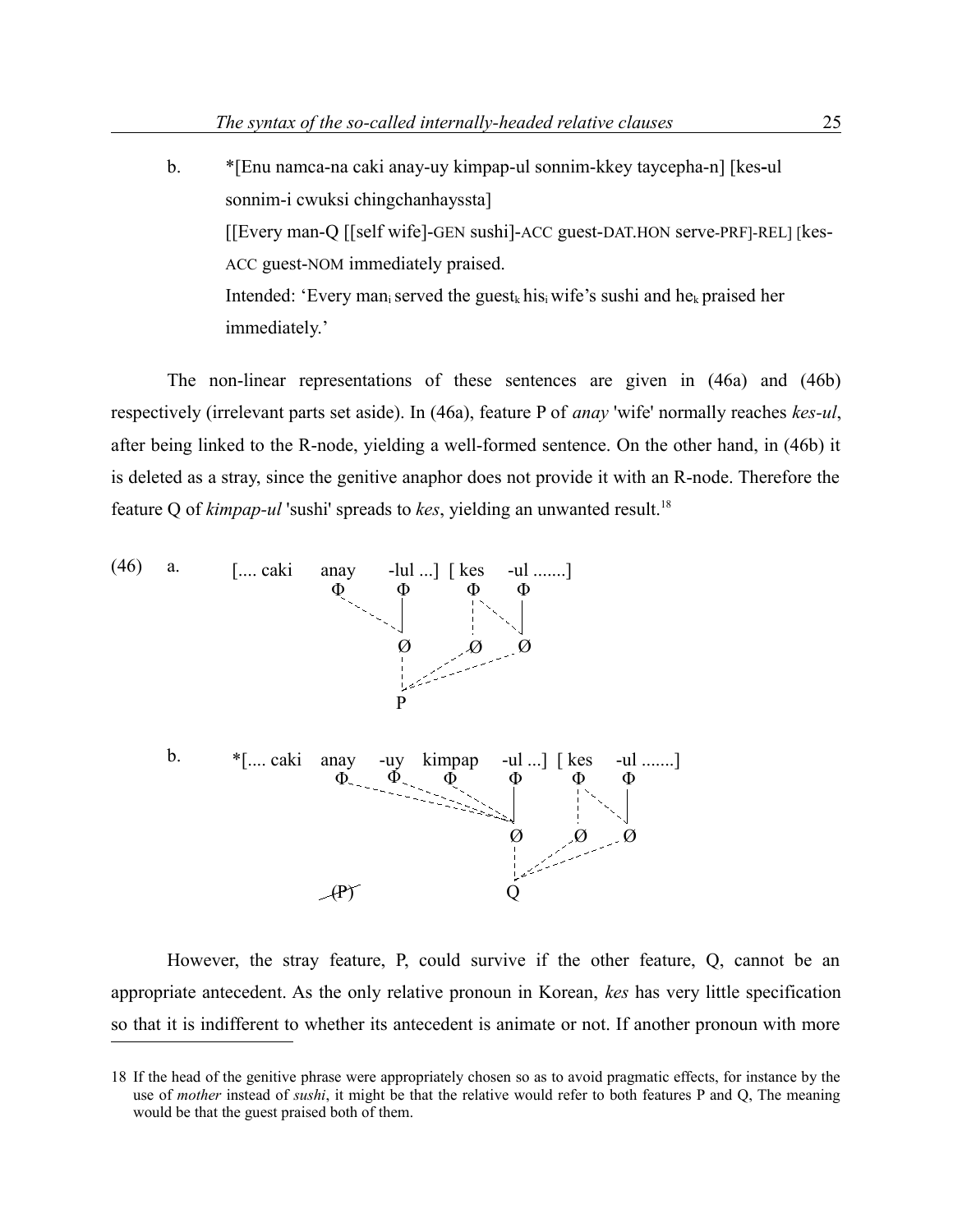specification is used instead of *kes*, one must expect a different outcome. Kim contrasts (45) with the following well-formed sentence, where pronoun, *kunye* 'she' is used instead. Unlike *kes*, it seems that this pronoun can only refer to a human, or perhaps an animated entity. What then happens in the representation is quite different from the previous example. Pronoun *kunye* can't align with the R-node of *kimpap*, since presumably they are not in the same plane: one is animate-specified while the other is not. This state of affairs forces the association of the stray feature P, the only compatible feature for the human-specified pronoun, as shown in (48).

(47) Enu namca<sub>i</sub>-na caki anay<sub>i</sub>-uy kimpap]-ul sonnim-kkey taycephayss-ko sonnim-i kunye<sup>i</sup> **-**lul cwuksi chingchanhayssta Every man-Q self wife-GEN sushi-ACC guest-to serve-COMP guest-NOM she**-ACC** immediately praised. 'Every man served his wife's sushi to the guest and immediately after that the guest praised her.'

(48) 
$$
\begin{bmatrix} \dots \text{caki} & \text{anay} & -\text{uy} & \text{kimpap} & -\text{ul} & \dots \text{u} \\ \Phi & \Phi & \Phi & \Phi & \Phi \\ \vdots & \vdots & \ddots & \vdots & \vdots \\ \hline \Phi & \text{Q} & \text{Q} & \text{Q} \end{bmatrix}
$$

Before moving on, it should be noted that a a thematic pronoun may apparently be absent in some contexts. In (49), *cwungkyek* 'shock' is not accompanied with a thematic pronoun. In such a case, I assume that it has a normal reference structure, namely a root node, expanding to an R-node, whatever it is, and finally a reference feature, as illustrated in (50).

(49) [Mary-ka Bill-uy sallinca-la-n-un] [ kes-uy cwungkyek **]** [ M.-NOM B.-GEN murderer-DECL-IMPRF-REL ] [ kes-GEN shock **]** 'The shock of the fact that Mary was Bill's murderer'

(adapted from Kim 2004:193,14c)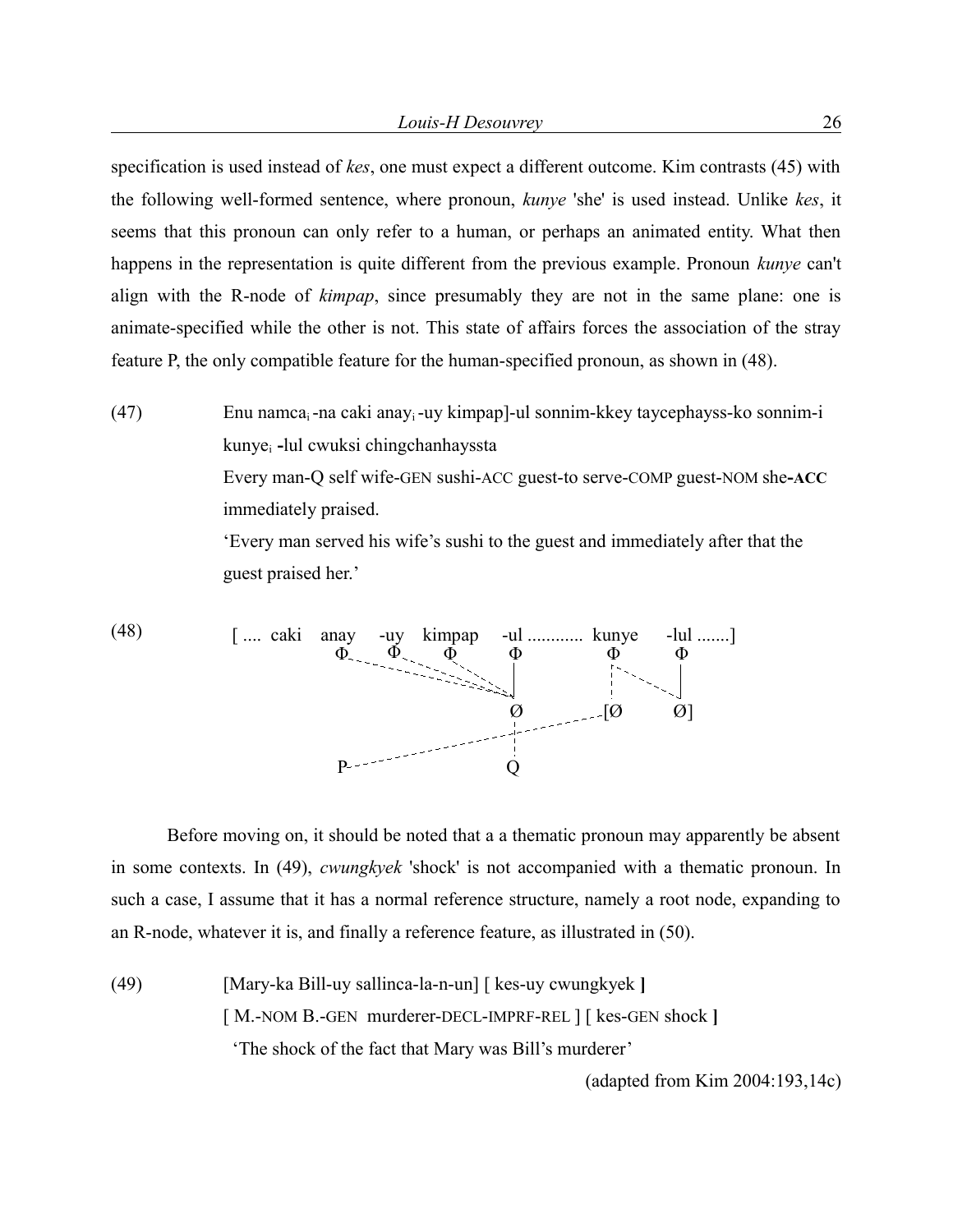

Having no judgment in Korean, it is unclear to me whether the genitive marker on *kes* in (50) is the only one possible. However, pending further data, the representation predicts that the goal marker would not be appropriate. In effect, as seen in (51), the thematic pronoun pairs up with the noun, straying the R-node of *kes*, which is normally deleted by the stray erasure rule.



# **4.4 Symbiosis Inalterability**

In this section, I consider cases in which the vector effect seen above, namely the impossibility of vector-to-vector spreading, is apparently violated. This seems to happen with two types of verbs: intransitives and passives. Along the way, I will show that the symbiosis relation, as a semantic phenomenon, persists despite certain syntactic contingencies.

Consider the following examples. In both (52a) and (52b) the complementizer and its antecedent are nominative-specified. However, while the former is grammatical, the latter is not. In our analysis so far, the nominative affix is a vector, and therefore both are expected to be ungrammatical, since vector-to-vector spreading is forbidden.

(52) a.  $\left[ \frac{Kam}{i} \right]$  kamnamwu-eyse tteleci-n $\left[ \frac{kes}{i} \right]$  ssek-ess-ta [persimmon-NOM persimmon tree-from fall down-ADN][ kes-NOM rot-PST-IND]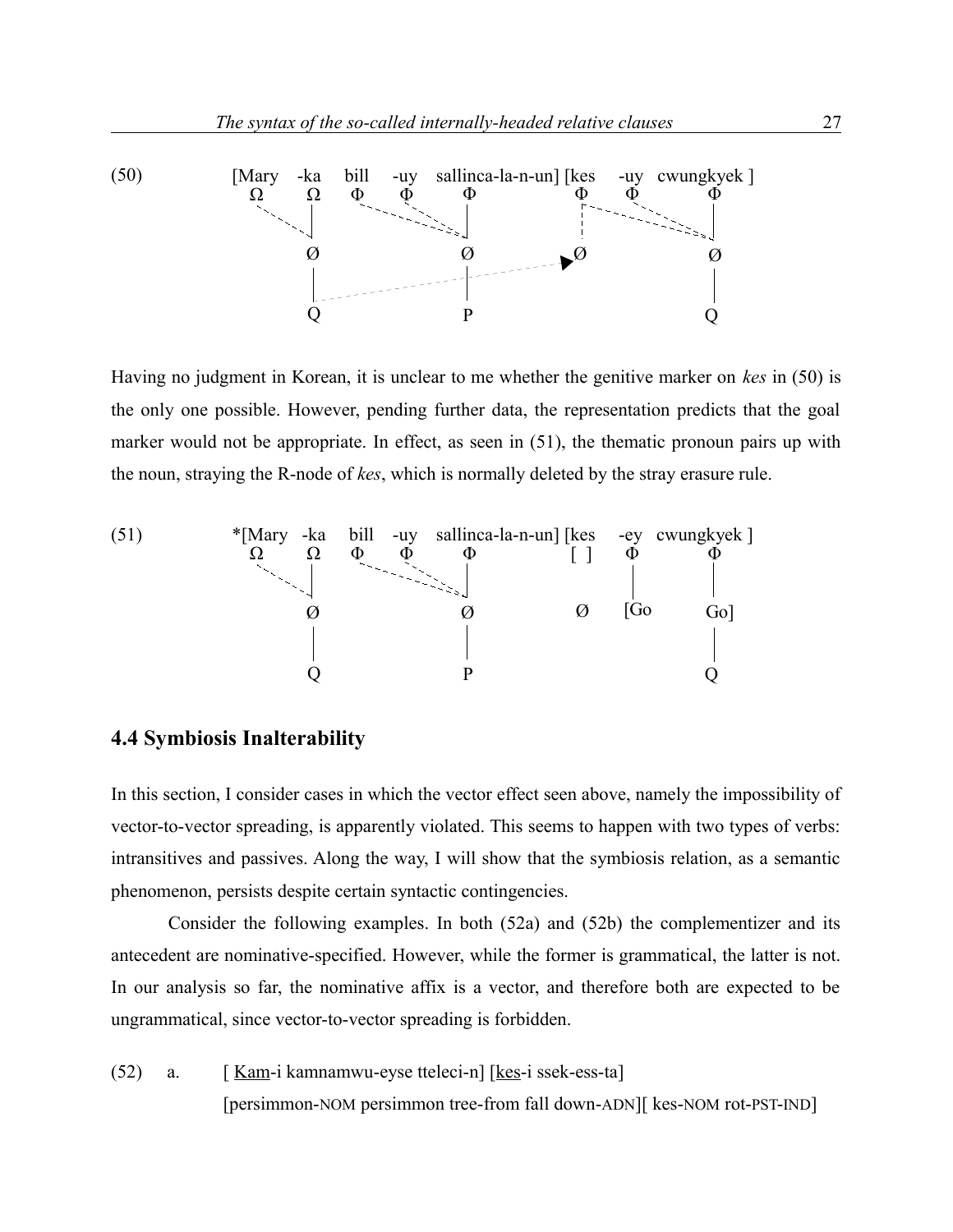'The persimmon which fell down from a persimmon tree rotted.'

b.  $*$ [ Totwuk-i pang-eyse nao-n] [ kes-i kyeytan-eyse nemeci-ess-ta] thief-NOM room-from come out-ADN] [kes-NOM stair-from fall-PST-IND] 'The thief who came out of the room fell down from stairs.'

(adapted from Jhang 1994:26,29a,b)

As Jhang observes, in (52a) *tteleci* 'fall down' and *ssek* 'to rot' are unaccusative verbs, while in (52b) *nao* 'to come out' is an unergative verb. This state of affairs turns out to be crucial here. There are many different treatments of these verbs in the literature. The idea I will develop here is that unaccusative verbs include in their tree structure two grammatical relations, even though they only select for one argument, intendedly a direct object. Suppose that the single argument must satisfy both grammatical relations of the verb tree structure. In this theory, it can only do so by merging in the syntax with both the accusative and nominative thematic pronouns, which gives rise to a double symbiosis, as shown in (53). In general, this stacking can be rejected for one or two different reasons, depending of the nature of the affix: (i) the rightmost thematic pronoun cannot assign its R-node to the stem by virtue of the ban of line crossing, a condition that always exists in double stacking, and (ii) the root node of both thematic pronouns may clash if they are different. Both of these conditions are met in  $(53)$ , which is therefore unacceptable.<sup>[19](#page-27-0)</sup>

 $(*Kam \text{ul } i)$  $\varnothing$ Ω P  $\varnothing$ Φ Φ

As it is, this structure can't be rescued, unless one of the thematic pronouns is deleted.

<span id="page-27-0"></span><sup>19</sup> An analysis along the lines of the one proposed for unaccusative verbs might apply to ergative languages as well. Incidentally we may note that Yip et al. (1987), which is based on a nonlinear representation analogous to ours, account for the distinction between ergative and accusative languages by reversing the spreading of the case melody with morphemes so as to proceed from right to left. Though interesting, a similar analysis is not available in the present theory, since we have no evidence so far that a case melody may exist autonomously of the morphemes. In our system, all cases features are lexical, to use their terminology, and are specified in the tree structure of the morpheme; they come to make of a tier by interacting with one another in the syntax.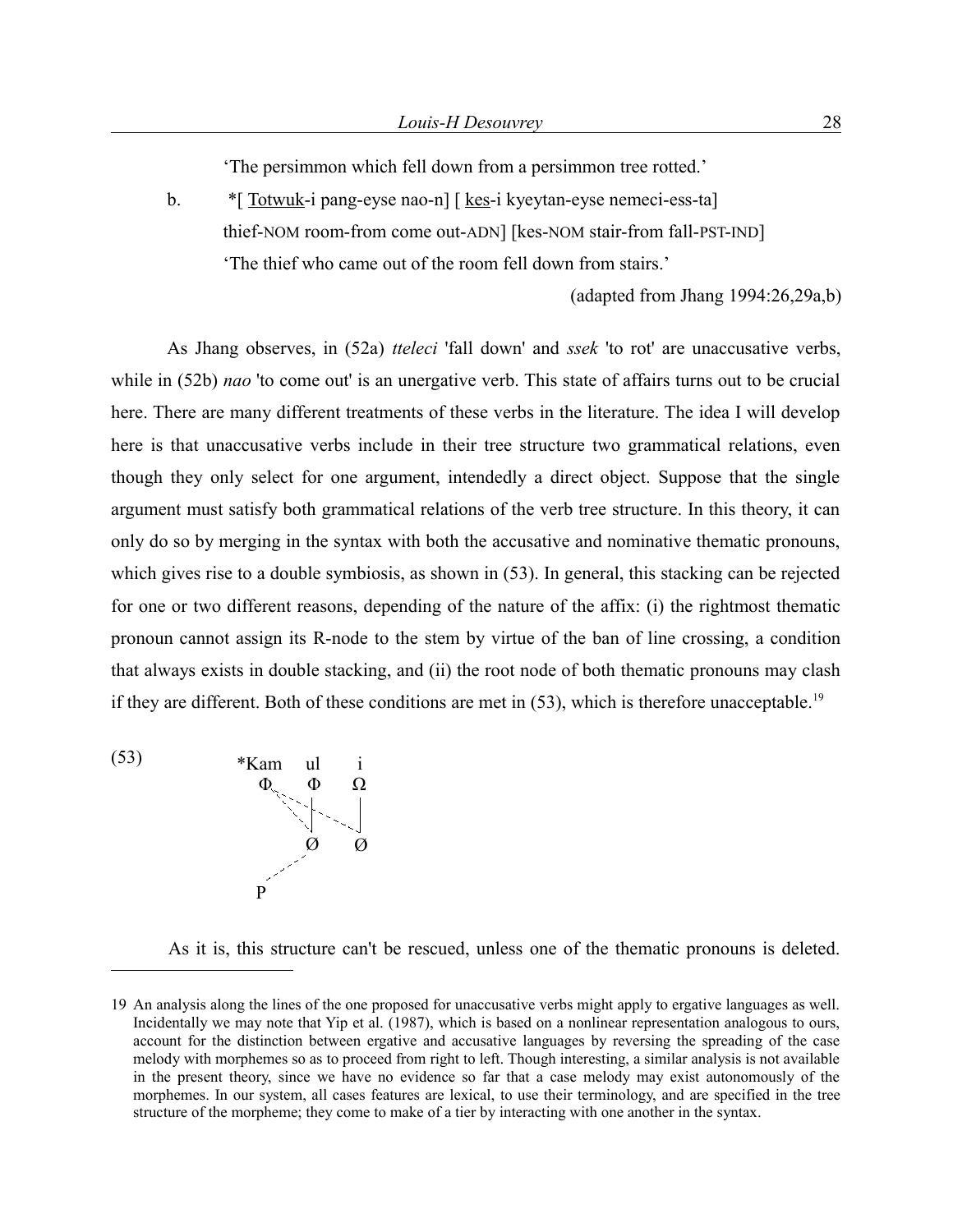Since the symbiosis conveys important information regarding the meaning of the structure, it must be preserved through out. A normal compromise in this situation is the deletion of the morpheme without its tree, which signals the constraint violation (cf. Desouvrey 2009, 2008a,b). This is shown in (54). Thus, as can be seen, the stem bears the visible nominative pronoun, although it is underlyingly accusative-specified.



Likewise, since the matrix verb is unaccusative, *kes* must have a similar representation, minus the terminal feature, as seen in  $(55)$ .<sup>[20](#page-28-0)</sup>



Now, given (54) and (55), (52a) can be represented as (56). Despite appearances, there is no vector-to-vector (or nominative-to-nominative) spreading in the representation; rather an accusative subject assigns an R-feature to the accusative relative.

<span id="page-28-0"></span><sup>20</sup> We may note that the operation described in (29) and (30) does not exclude the possibility of stacking thematic pronouns, which does exist in Korean (see among others Yoon 2004). Presumably, the deletion may not take place if the feature of the rightmost affix interacts with other features, as seen above.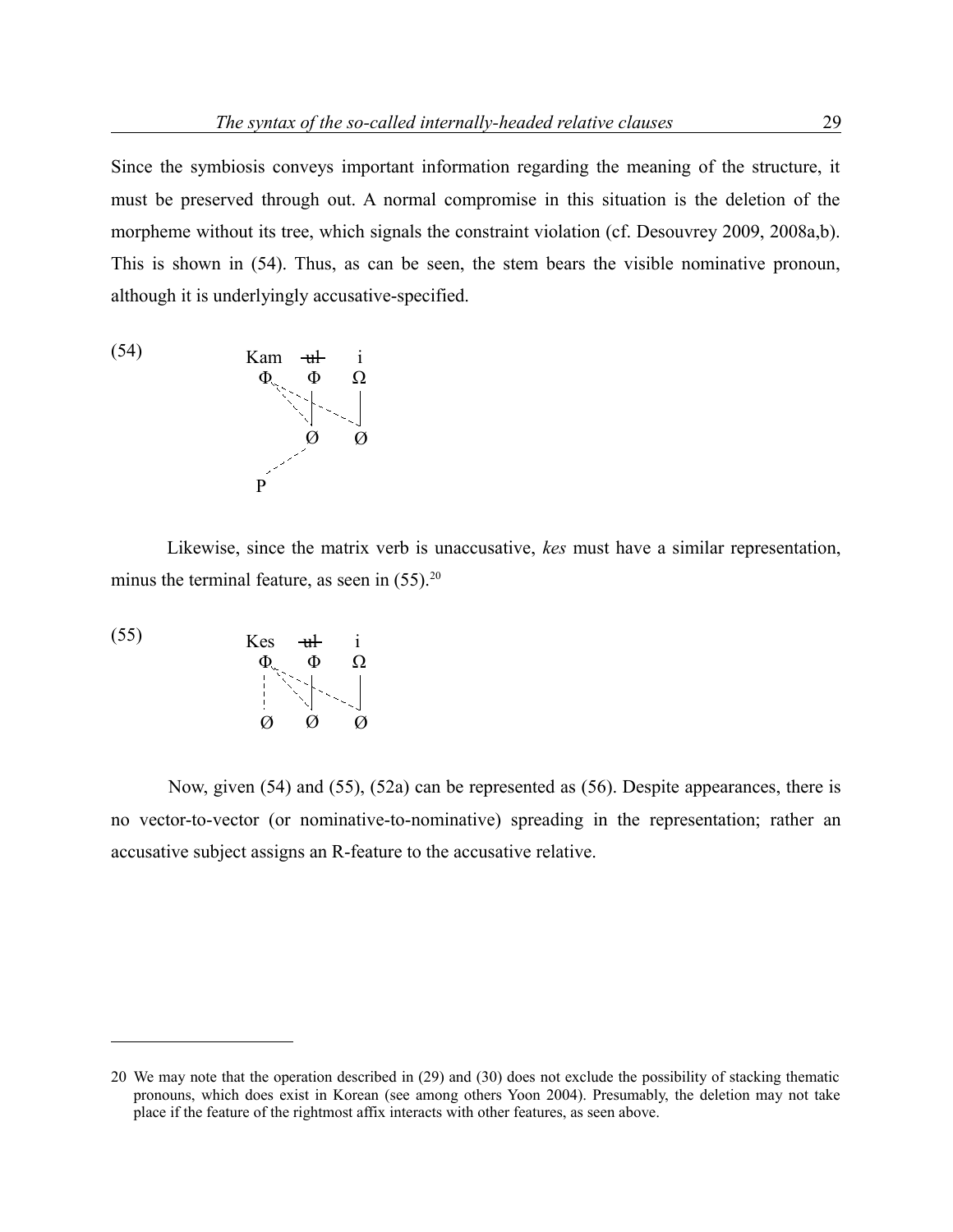

As for (45b) we have nothing more to say about it than above. In unergative and transitive verbs, the nominative is real, that is, it is the normal thematic pronoun for these verbs, so that there is no discrepancy between underlying features and overt morphemes. As can be seen in (57), the vectors are trying to acquire each other, yielding an ill-formed sentence, as expected.



The mismatch analysis of unaccusative verbs, according to which there is a discrepancy between the number of argument and the grammatical relations, is further supported by passive verbs. Passive constructions indisputably imply a grammatical function alternation. This can be seen with the following example. The subject of the matrix clause verb is the relative pronoun, while the embedded clause shows a verb in the passive form. The antecedent of the relative pronoun can only be the subject of the embedded clause, not the passive-marked element, apparently allowing a vector-to-vector spreading.

(58) [ Kong-i sonyen-eyuyhay cha-ci-n ] [ kes-i changmwun-ul kkay-ss-ta ] [ ball-NOM boy-by kick-PSS-ADN ] [ kes-NOM window-ACC break-PST-IND] 'The ball that was kicked by the boy broke the window.' (Jhang 1994:30, 34b)

Here again semantic information conveyed by the symbiosis, persists beyond apparent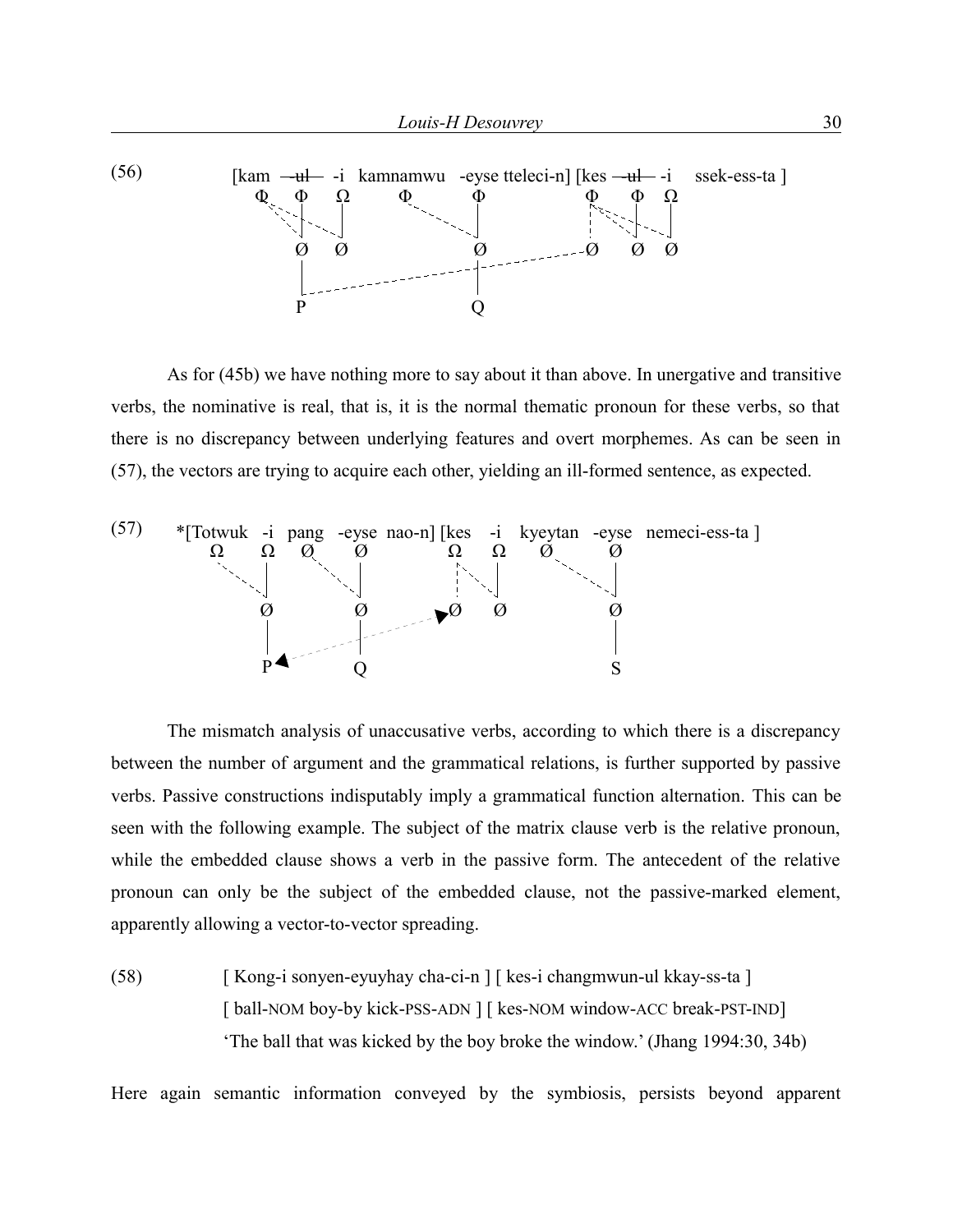grammatical relation changing. The apparent subject of the independent clause includes the accusative pronoun, which still holds the terminal feature of the phrase. As for the passive object, it is intrinsically a vector by the  $\Omega$ -node of the deleted thematic pronoun. As for the passive marker *eyuyhay* 'by', it may or may not be a vector, it is a pure morpheme providing no feature to the representation. Therefore, the nominative relative pronoun can acquire the pseudo-subject as its antecedent, but not the real passivized subject, as shown in (59).



#### **5. Externally-headed relative clauses**

If *kes* is a relative pronoun, this theory predicts that it should be used in externally-headed relative clauses (EHRC) as well. However, there is apparently no such element in this construction; instead a gap appears where one would expect the relative element. Two possibilities can be envisaged: either the relative pronoun is systematically deleted for some reason yet to be found out or there is no relative element at all. The second possibility can be immediately discarded on the basis of what we now know on IHRCs.

Let us look at certain differences between Korean and English. In English and French, unlike in Korean, the relative element is mostly an anaphor, and by being as close as possible to the head noun, ambiguities are generally avoided. In fact, in many cases the relative is even incorporated to the head noun via adjunction (cf. Desouvrey 2008a). In addition, while in English and suchlike languages the relative is mono-morphemic, in Korean every referring element must generally be completed by symbiosis with a thematic pronoun, as seen above. I will show that this specificity of Korean prevents relative *kes* from being overt in EHRCs.

Consider an EHRC like (60). Consistent with our view on clause structures, its derivation must proceed from input (61). Since the relative pronoun is not adjacent to its intended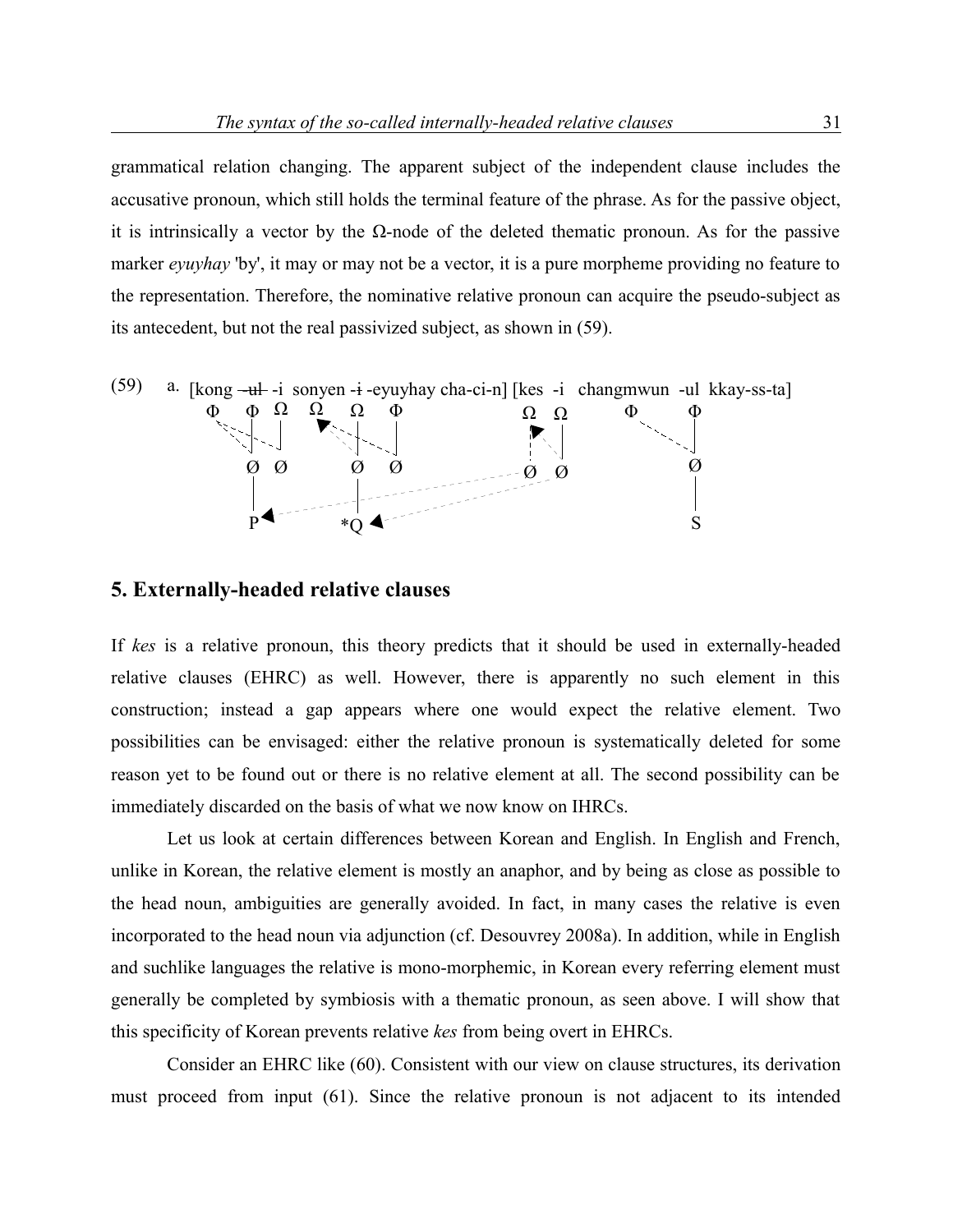antecedent, *khemphyuthe* 'computer', the structure must be modified somehow in order to avoid possible ambiguity. If Korean were like English, it would avoid this ambiguity by adjoining the relative clause to the head noun, yielding a complex NP, as seen in (61b). Why is this incorrect? There seems to have two main reasons: (a) the symbiosis of the head with its thematic pronoun cannot be be broken by the intervening relative clause; (b) the relative pronoun may be in symbiosis with a vector, as is the case in the example at hand, a type of element that is generally resistant to adjunction, which gives rise to a timing tier translation. Notice that it is not a matter of directionality, since adjunction of the relative clause to the left edge of the head would create other problems, as I show immediately. In order to left-adjoin, the relative pronoun would have to move first to the right edge of its own clause, and then the latter would adjoin to the left edge of the head, so that the rightmost segment of the relative is attached to the leftmost segment of the head, as seen in (62). The integrity of the symbiosis is not affected, but the vector adjunction problem still persists, and in addition this structure runs afoul of the linearization convention, (63), that normally takes place at real time (spell out time). Indeed, proceeding from the first element, *John*, there are two time gaps before reaching the association line. Therefore such a structure cannot make it to the output.

- (60) John-un kocangna-n khemphyuthe-lul kochi-ess-ta J.-TOP out of order-ADN computer-ACC repair-PST-IND 'John repaired the computer that was out or order.' (from Jhang 1994:9,5)
- (61) a. [kes-i kocangna-n] [John-un khemphyuthe-lul kochiessta]
	- b.  $*$ John-un khemphyuthe -lul kochiessta

\*[John-un [khemphyuthe=kes-i kocangna-n]-lul kochiessta]

[kes-i kocangna-n]

(62) \*John-un khemphyuthe-lul kochiessta \*John-un [[ \_\_ kocangna-n] kes-i=khemphyuthe-lul] kochiessta] [--- kocangna-n] kes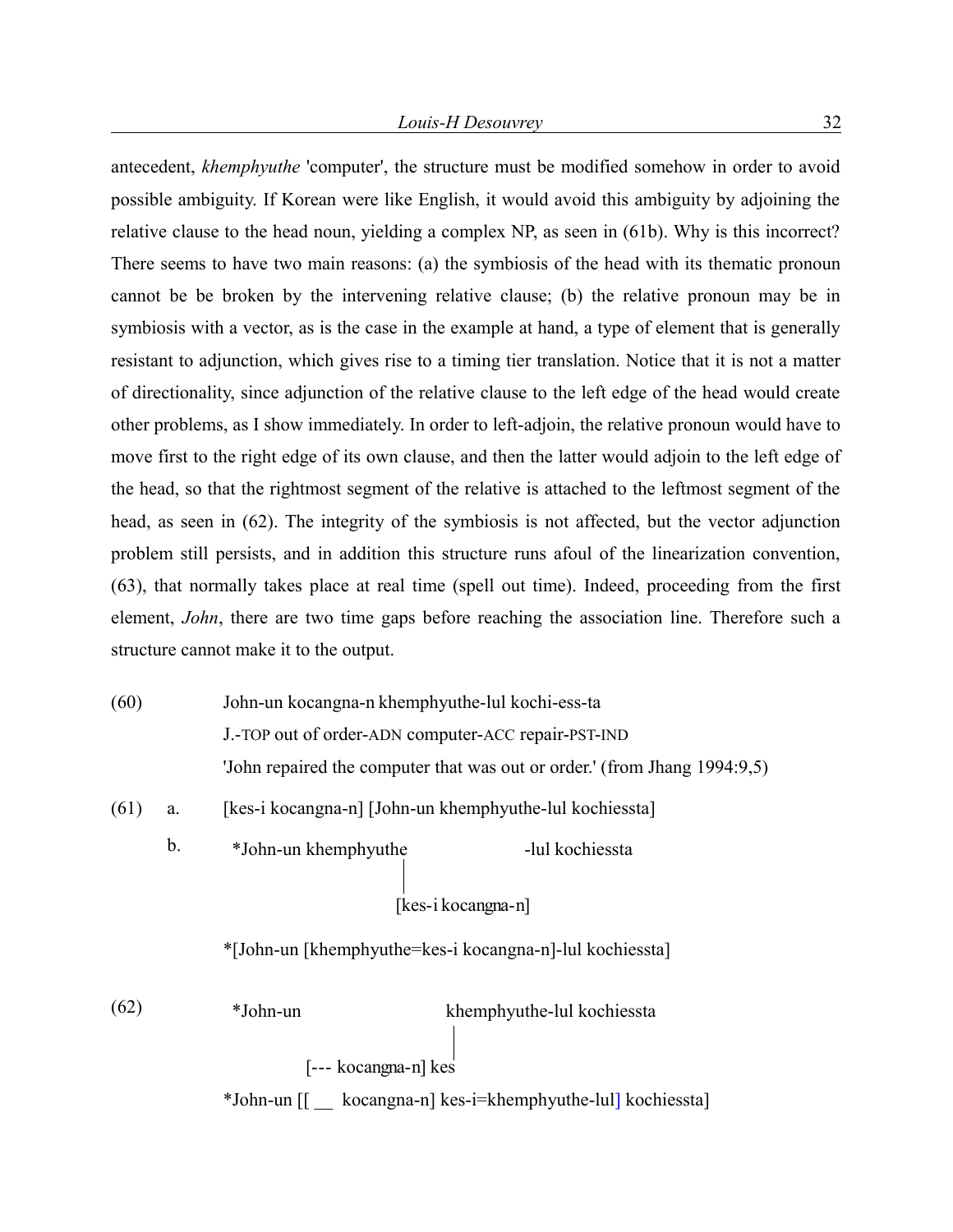(63) Linearization Convention (cf. Desouvrey 1997, 2000) From the leftmost element in the main timing tier, follow the flow of morphemes and association line without without zigzag.

In fact, I claim that the relative alone does left-adjoin to the head, and its deletion is precisely due to the impossibility of linearizing the structure. I argue that the input structure for Korean EHRCs contains a bare relative *kes*, without a thematic pronoun, as seen in (64a). The rationale for this will be discussed shortly. From this input, the intervening subject of the main clause moves to the left edge of the relative clause, an operation we have already seen in certain IHRCs, yielding (64b). Then, the relative pronoun alone adjoins to the left edge of its head, and is then deleted, due to impossibility of satisfying (63). As a result, a perfect EHRC is obtained, although the relative pronoun can never appear in the output.

- (64) a. [kes kocangna-n] [John-un khemphyuthe-lul kochiessta]
	- b. John-un [kes kocangna-n] [khemphyuthe-lul kochiessta]
	- c. John-un  $\lceil$  kocangna-n $\lceil$  kes = khemphyuthe-lul kochiessta]

Derivation (64) includes three steps, and only three: (a) the input, (b) the movement of the main clause subject, and (c) adjunction and concomitant deletion of the bare relative pronoun. It is thus consistent with the Derivation Extension Number, according to which the number of derivational step must be less or equal to three (DEN≤3; Desouvrey 2007). The last derivational step seemingly contains two different operation, but they do occur on the same structure at the same time. If the bare relative were instead a phrase by symbiosis with the thematic pronoun, a further derivational step would have been created, assuming that morpheme deletion occurs sequentially. This is not expected to vary cross-linguistically, just like the LC, and therefore if it holds for English and French, it does so for Korean as well.

There is evidence to support this analysis. In popular speech a bare *kes* can appear in EHRCs, as Jhang points out (p.13, fn. 8). A casual speaker just moves the bare relative to the right edge of the relative clause, instead of attaching it to the head. The linearization problem does not exist anymore, and therefore there is no need to delete the relative pronoun, as can be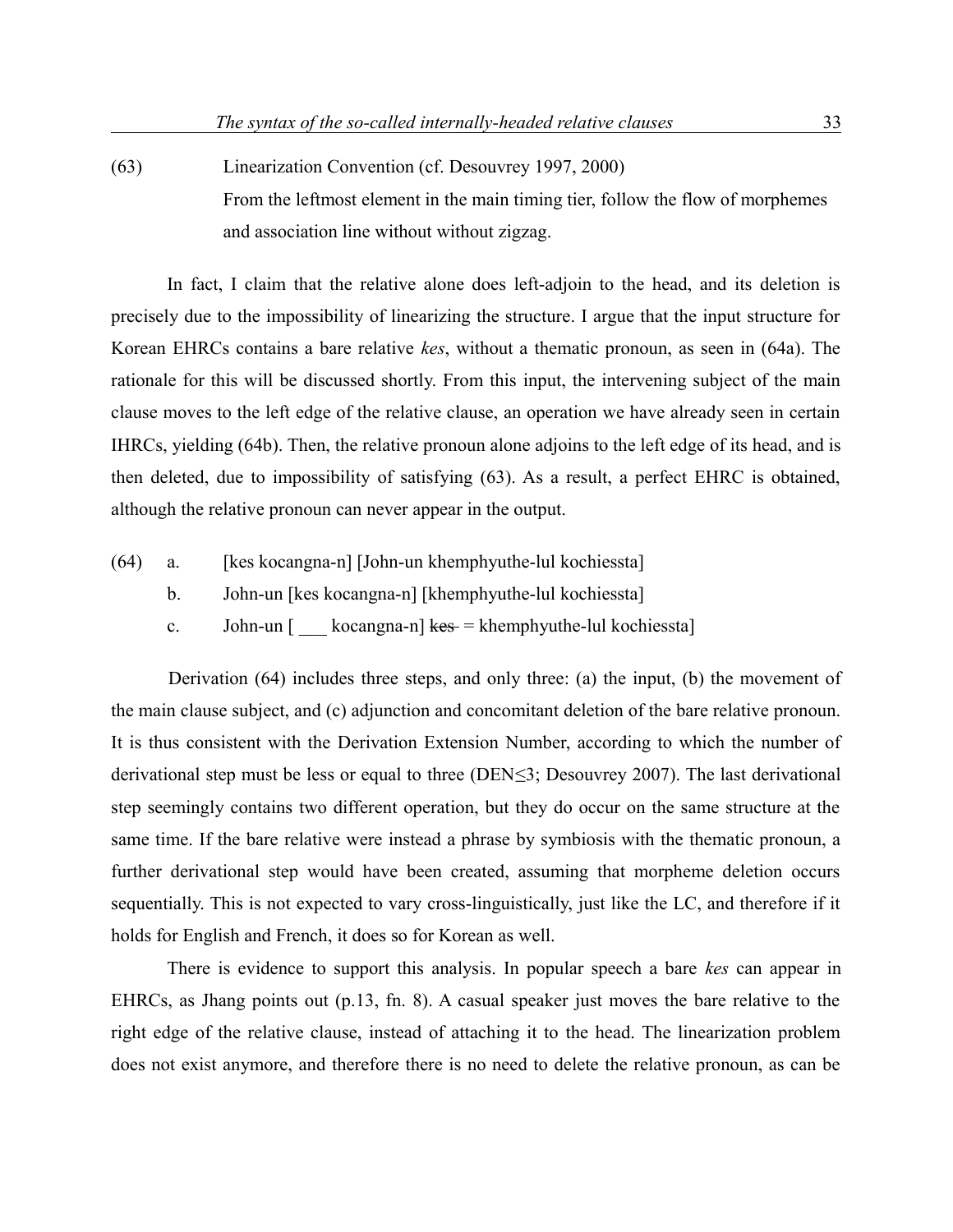seen in  $(65)$ .<sup>[21](#page-33-0)</sup>

(65) John-un [[ \_\_\_\_ kocangna-n] kes] khemphyuthe-lul kochiessta]

As mentioned above, the subject of the main clause must make room for the relative clause to be adjacent with the head noun. However, just as in IHRCs, it may not move if it is the head of the relative clause. Thus, in the following example, *posek* 'jewelry' remains in situ since it is the antecedent of the relative and it is at the edge of its clause.

(66) [Totwuk-i kes-ul hwumchi-n] [posek-i kacca-i-ta] thief-NOM kes-ACC steal-ADN jewelry-NOM fake-be-IND [Totwuk-i hwumchi-n] kes = posek-i kacca-i-ta 'The jewelry that the thief stole is fake.' (adapted from Jhang 1994:11, 9)

Under this analysis, one can appreciate the strong structural resemblances between both types of relative clauses. They proceed from an identical input, except that the relative pronoun and the head noun are reversed from one structure to another. To put it differently, in the internally-headed construction the relative pronoun is in what is normally understood as the main clause in the externally-headed construction, as can be seen by comparing (67a) and (67b) (cf. (10) and (61a) respectively).

- (67) a. [khemphyuthe-ka kocangna-n] [John-i kes-ul kochi-ess-ta] (IHRC input) computer-NOM out of order-ADN John-NOM REL-ACC repair-PST-IND
	- a. [kes-i kocangna-n] [John-un khemphyuthe-lul kochiessta] (EHRC input) [REL-NOM out of order-ADN] [J.-TOP computer-ACC repair-PST-IND]

It is interesting to compare these structures with their English counterparts: (68a) would be an IHRC, while (68b), an EHRC. We can now close in on the differences between both languages. First of all, notions such as head final or head initial obviously do not matter, since the

<span id="page-33-0"></span><sup>21</sup> According to Jhang, the omission of the thematic pronoun is frequent in colloquial speech. However, its absence in (65) is normal, in my view. Since this construction is found only in popular speeches, it might well be the source of the general omission of the thematic pronoun in that register, given that specific rules tend to be overgeneralized after a period of time for reason of economy (or harmony).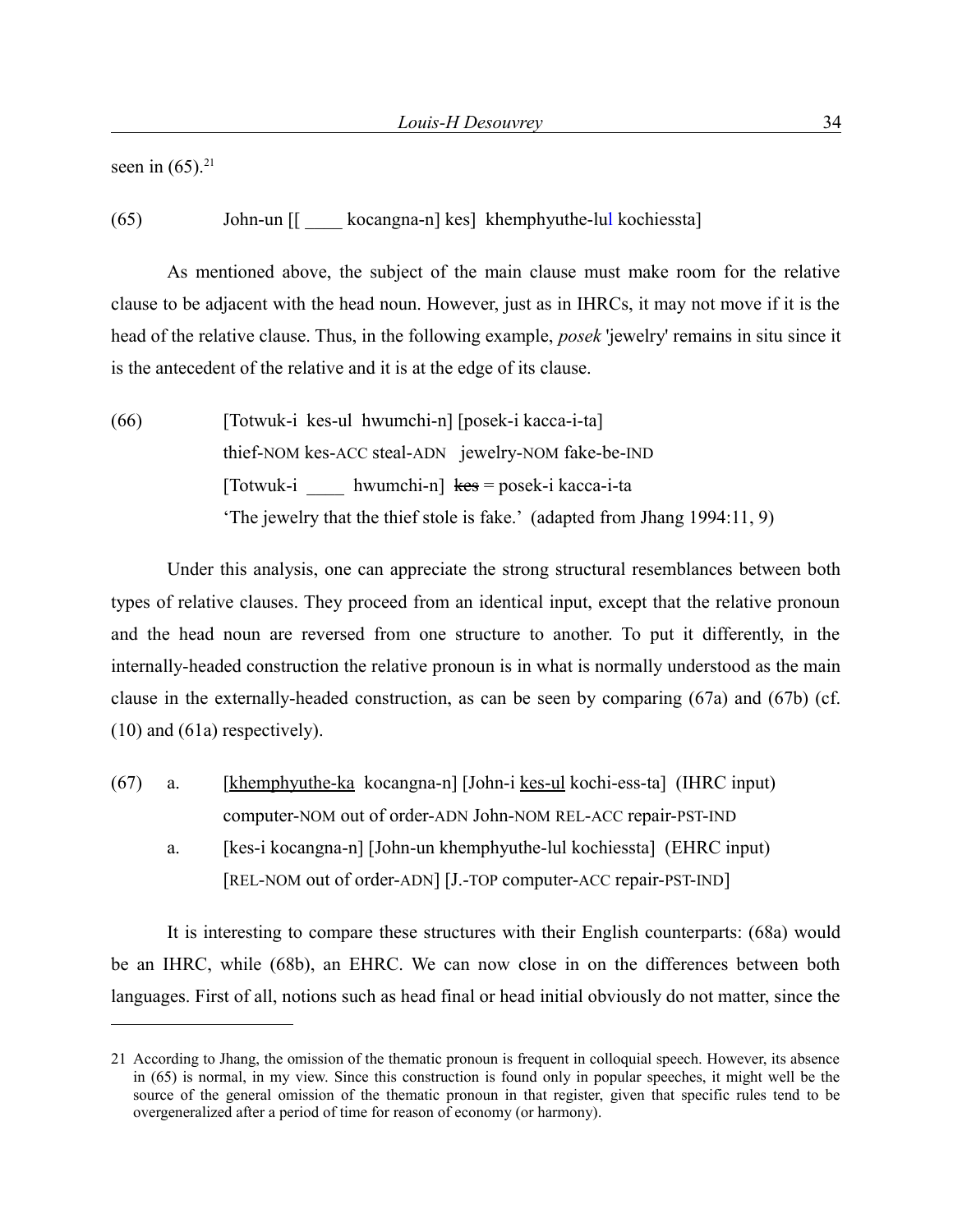linear order of the clauses is not relevant; rather one order is chosen to the extent that it allows to minimize derivational steps. As mentioned above, what does matter is the fact that, unlike Korean, English has nothing like the symbiosis phenomenon, which is incompatible with adjunction. Therefore in both structures, the relative pronoun incorporates to the head noun, yielding the same result, as seen in (69).

| (68)<br>a. |         | [John repaired that] [the computer was out of order]         | (IHRC input)  |
|------------|---------|--------------------------------------------------------------|---------------|
|            | $b_{-}$ | [John repaired the <u>computer</u> ] [that was out of order] | (EHRC input)  |
| (69)       | a.      | John repaired [the <u>computer=that</u> was out of order]    | (IHRC output) |
|            | $b_{-}$ | John repaired [the <u>computer=that</u> was out of order]    | (EHRC output) |

In fact, (68a) can yield a quite different output, depending on whether one focuses on the computer instead of John, in which case the *that*-clause has to be considered as the subordinate clause. In such a case, the derivation proceeds like this. The relative pronoun moves to the left edge of its clause, (70b), and then the whole relative clause adjoins to the head noun, which results in the incorporation of the relative pronoun.

- (70) a. [John repaired that] [the computer was out of order] (IHRC input)
	- b. [that [John repaired \_\_\_ ]] [the computer was out of order]

c. The [computer=that John repaired] was out of order

Alternatively, from input (70a) the computer may move to the opposite edge of the relative clause, and then the relative pronoun adjoins to it, as shown in (71). In any event, the result is the same and is consistent with DEN.

- (71) a. [John repaired that] [the computer was out of order] (IHRC input)
	- b. The computer [John repaired that]] [ \_\_\_ was out of order]
	- c. [The computer=that John repaired] was out of order

In addition, the adjunction capability of *that* enables English to distinguish complement clauses from relative clauses, which share the same structure in Korean. Thus, if the antecedent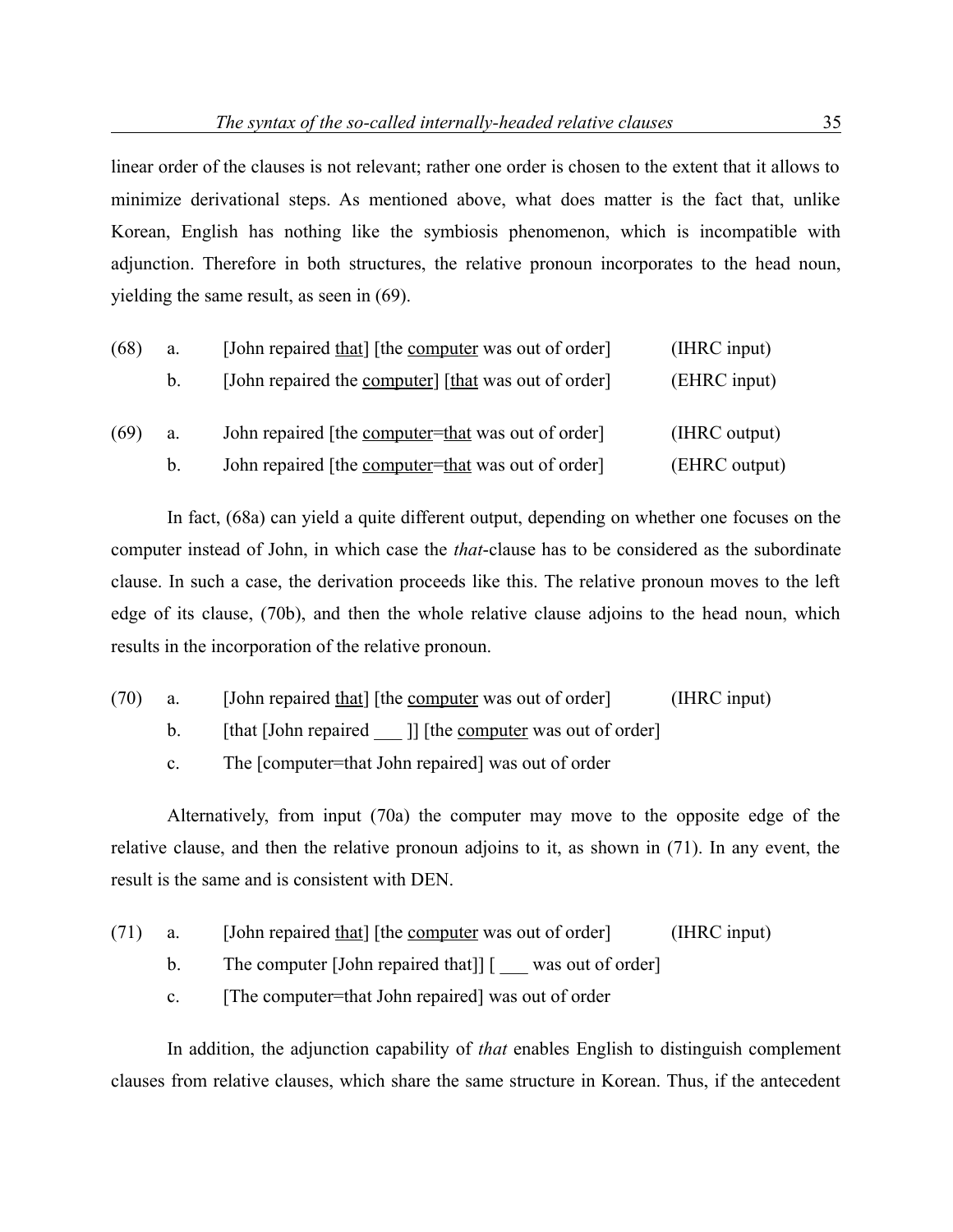of relative *that* must be a clause, instead of a noun, adjunction may not take place, as discussed earlier. For instance, structure (72) is just like an IHRC. However, English speakers know that the computer is not the intended antecedent of the relative, and therefore incorporation of *that* may not take place (see Desouvrey 2008a for details).

#### (72) [John thinks that] [the computer is out of order]

We may conclude this section with the following quote:"[T]he content of an IHRC does not restrict the content of its semantic head noun; rather, it restricts the content of the clause within which it is embedded [... ]" (Kim 2004:3). It turns out that the English IHRC in (72) is doing just that.

## **6. Concluding remarks**

This analysis presented above does away with the traditional distinction between IHRC and EHRC in Korean, and most likely in suchlike languages as Japanese. Two basic assumptions are crucial: the dismiss of the complementizer analysis in complement and relative clauses, and the division of such clauses into autonomous structures related to each other by coreference. None of this is peculiar to Korean grammar (cf. Desouvrey 1996, 1997, 2008a, 2008b, 2009). The fuzzy interpretation of IHRC, as well as the absence of relative *kes* in EHRC, follows from the repelling of (temporal) adjunction in Korean grammar. The power of this analysis is such that it makes it possible to thoroughly account for various properties of IHRC that other analyzes take for granted, or as their point or departure.

The specific claims that I made for Korean, although they might be surprising for many, are grounded. Consider first morpheme *kes*. If it is not a relative pronoun, what is its role in the IHRC construction? In traditional analyzes, it is treated as a complementizer, a pronominal, a nominalizer, a pro-form, all of which build on Principles-and-Parameters notions like modifiers, as opposed to arguments, phrase structures, functional category, LF-raising, etc. (see Jhang 1994, Kim 2004, for a full review of the literature as well as references). I will only consider two of them: the complementizer and the pronominal analyzes. Both assume that Korean does not have anything like English relative pronouns, without even mentioned *kes* as a possible candidate.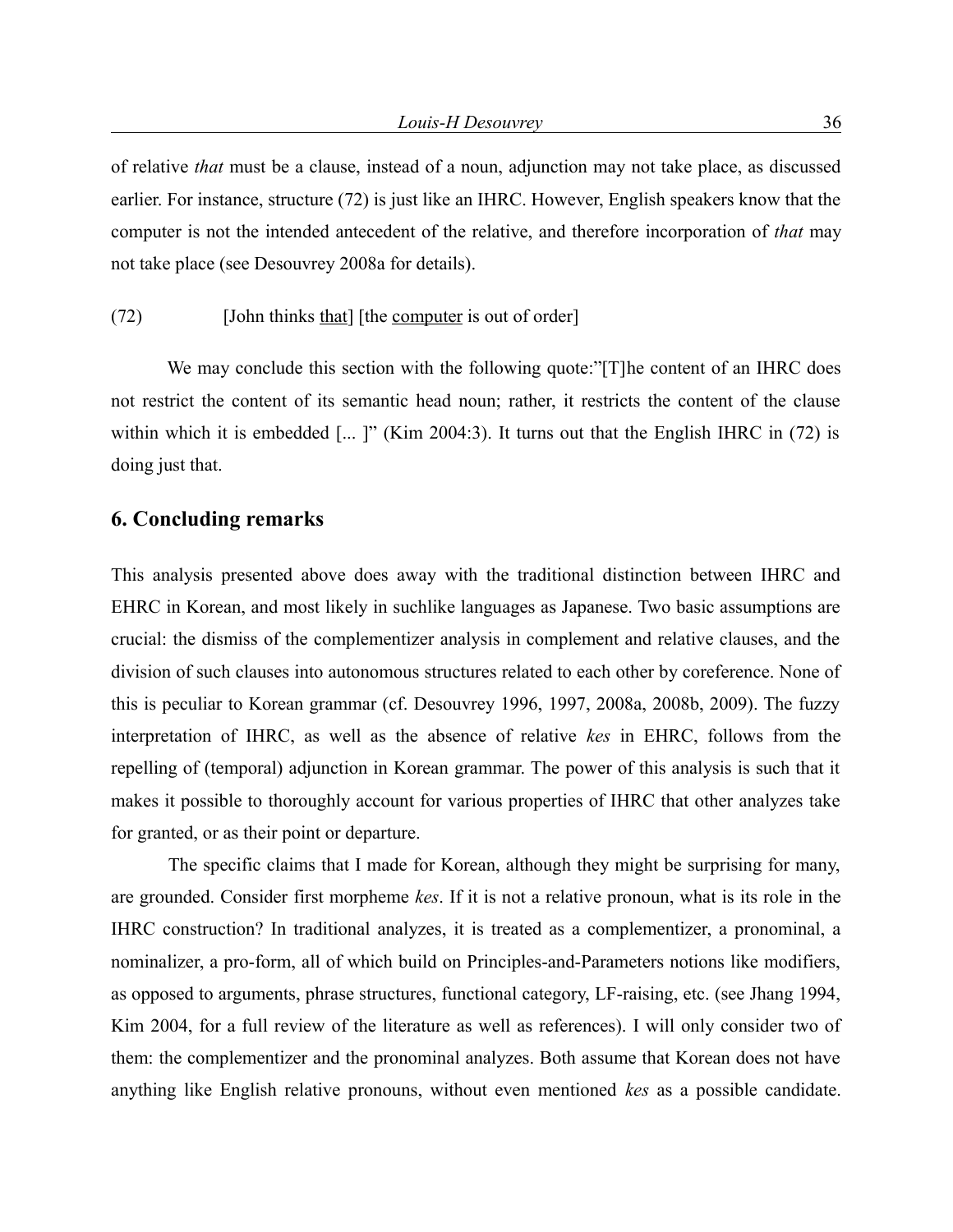Given their framework, they are led to this view by the absence of a relative pronoun in EHRC. The reasoning seems to be the following. Since EHRCs are constructed in English with relative pronouns, the lack of such elements in Korean similar constructions implies that this language does not have relative pronouns. The appearance of *kes* in IHRCs may not be a clue, since apparently English does not have this construction.

The analysis presented in this paper actually reconciles the complementizer and the pronominal analysis of *kes* by taking the former to be a referring element, a relative pronoun. In my view, the category complementizer does not exist in natural languages; rather universal grammar makes use of the same morpheme in both complement clause and relative clauses. In languages that have object and subject relative pronouns, like French, the object relative pronoun is used to introduce sentential complements, which are always the direct object. In Korean, however, relative *kes* is more flexible, since it can take any thematic pronoun. So the question that arises is the following. What is the difference between a simple pronominal and a relative pronoun? Simply put, a relative pronoun must not have a clausemate antecedent. It is clear that *kes*, in the relevant constructions, may never have a clausemate antecedent, just like *that* in English. Therefore, it must be a relative pronoun, whose function is either to connect two clauses or a clause to a head noun in another clause. If it appears to be used in other types of constructions, it is just like other functional elements that all grammar reuse in various paradigms. After all, English *that*, belongs to the paradigms of deictic as well, just like French *que*/*qui* 'that' which can be either relative (scalar) or interrogative pronouns (vector).

There are differences between *kes* and *that*, however. The relationship between *that* and its head is not the same as that between *kes* and its antecedent. Why is this the case? Various features may be involved, but most likely it seems to be due to the general differences between English and Korean grammars. While English relative *that* is always a scalar, Korean *kes* may be either a scalar or a vector, according to the thematic pronoun accompanying it. In general, vectors are incompatible with temporal adjunction, which puts them on a different timing tier (cf. Desouvrey, 2008a,b). In this theory, if an operation is banned for some elements in a paradigm, in the course of time it eventually applies to every other elements, presumably in order to ease the acquisition process. Therefore, even though most of the thematic pronouns are scalar, they follow the general rule of no adjunction. An adjoined element loses its syntactic autonomy and functions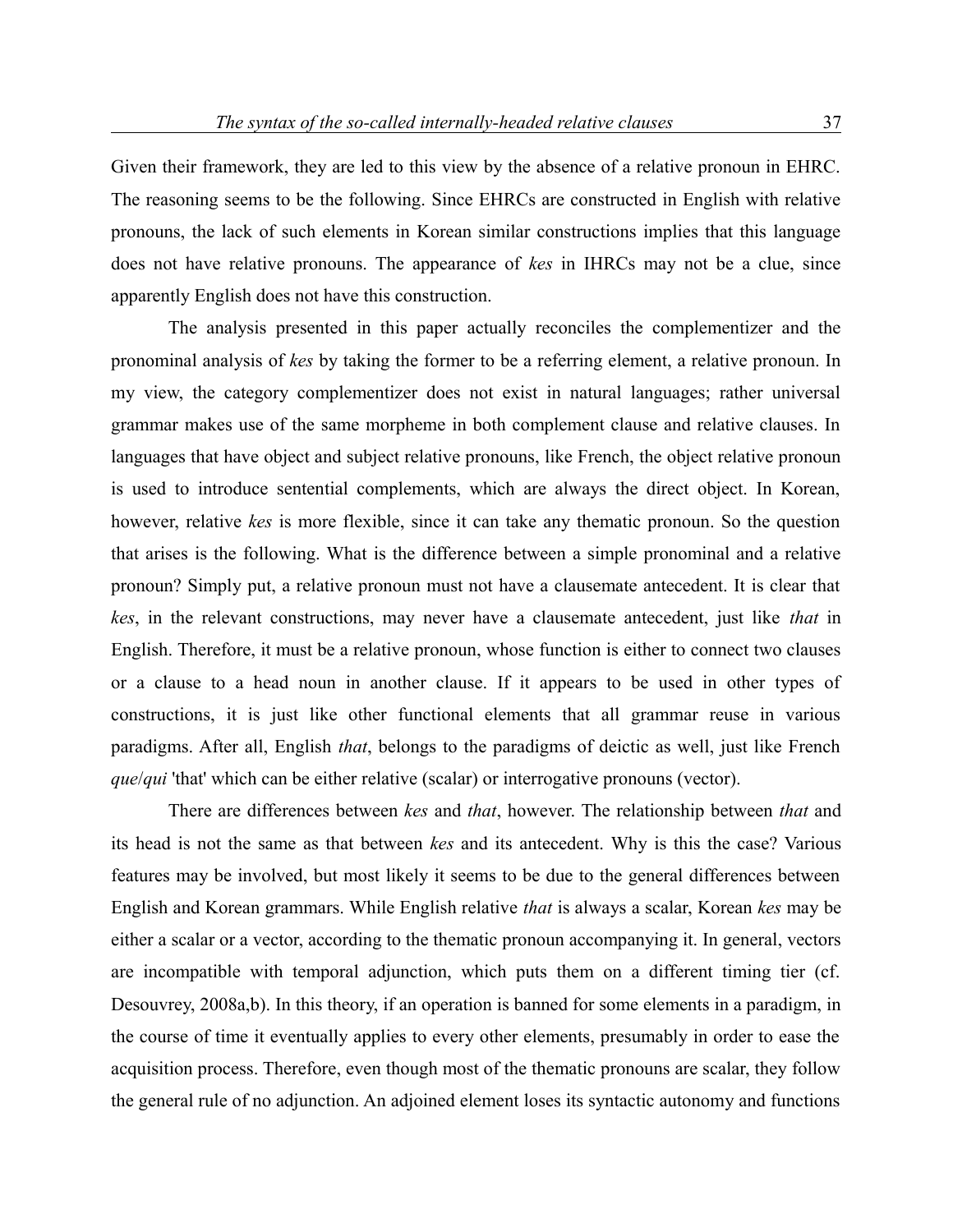like an affix modifying a stem, hence the restrictive effect. Having no adjunction capability *kes* does not make a complex NP with its head, unlike English *that*.

In this respect, it is important to note that many researchers assimilate IHRC to nonrestrictive clauses, as reported in Kim (2004), who nevertheless points out certain differences between these two kind of structures. What leads them to this path is indeed the fact that nonrestrictive clauses, just like IHRCs, may not adjoin to the head, a simple adjacency being apparently sufficient (see fn. 5). Also, it is precisely for this reason that IHRCs in Korean are quite marginal (cf. Jo 2003). In effect, they are a side effect of the lack of head adjunction in Korean, which allows a simple transitive verb (ex. *to catch*) to parasitize a construction normally reserved to verbs selecting for a clausal complement (ex. *to think*).

Finally, this analysis poses the question as to whether or not the notion of grammatical case is needed. The view taken in here is that the so-called case-markers are referring elements entering in a symbiotic relationship with their NP complement, which looks like a clitic doubling in certain Romance dialects (see Desouvrey 2000).<sup>[22](#page-37-0)</sup> However, this analysis does not rule out the existence of cases, which indeed have their node in the tree structure of verbs and arguments of any type. I maintain that languages like Korean may have three abstract cases assigned by verbs, namely nominative, accusative, and oblique, although it is difficult to find out a context where there are crucial. The fact is, unlike the P&P theory, elements with case specification must be licensed by a verb with a similar and valid (i.e not already absorbed) case, whereas caseless arguments are licensed by the lexical structure of the verb, and may incidentally receive a Case.

Let us consider some empirical facts from French, which has three abstract cases, as discussed in Desouvrey (2000, 2005). In (73) the verb *voir* 'to see' takes a direct object to which it assigns accusative Case. This is so, since the argument does not have any Case feature in its tree-structure. If a pronoun stands in the place of the argument, things run differently, however. Instead of the expected (73b), one obtains (73c). Two questions are in order: (a) why is (73b) not grammatical? (b) if case is not a factor, what is the difference between *John* and *le* 'him', other than the trivial fact that one is a nominal while the other is a pronoun? If there are no abstract cases, there must be some other features that distinguish these elements; one that comes to mind

<span id="page-37-0"></span><sup>22</sup> If C. Kim (2010) is correct, certain question particles in Korean are pronouns. In my opinion, pronominal elements are most likely free morphemes.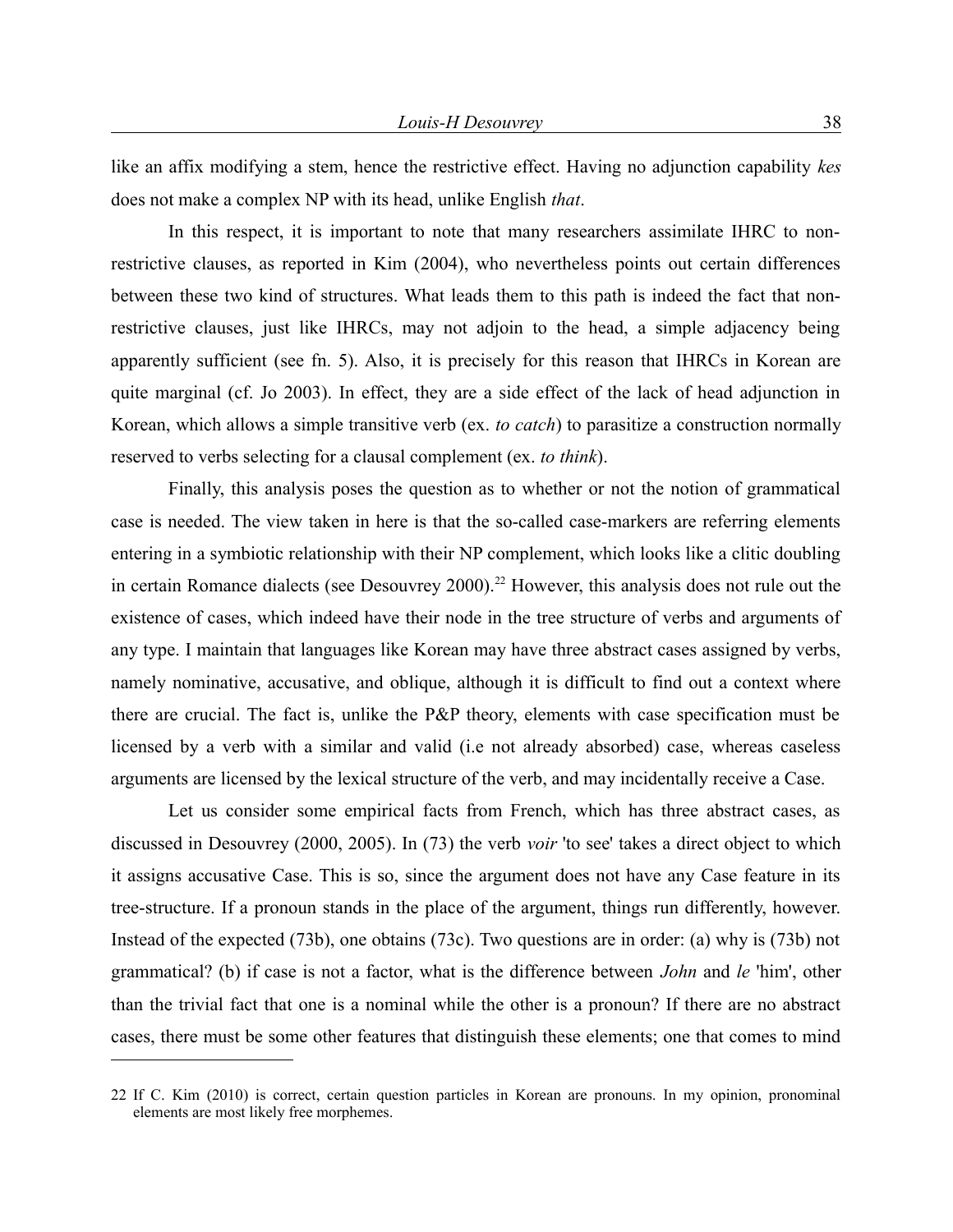is obviously the semantic feature Theme. So one would assume that *le* is inherently themespecified, while *John* is not. Such an assumption apparently amounts to a name change to the extent that it carries the same prediction regarding (a): the Obligatory Contour Principle forces the theme or the accusative-specified pronoun to evacuate the domain containing itself and the verb, since both are specified for the same feature. The similarity may not go beyond that case, however. In effect, it is difficult to take Theme as the discriminating feature for *John* and *le*, since that feature is generally unspecified, as seen above (see also Desouvrey 2003/under review). Furthermore, *le* must receive from *John* a terminal feature, or R-feature, which is dependent to the thematic node, or R-node. Therefore, it is unlikely that the antecedent has to validate a feature it does not possess, namely the theme node of the pronoun. In addition, there are cases where the pronoun is used with a copula verb, which arguably does not have a thematic role, as in (74), where the pronoun refers to the predicate.

| (73) | a.             | Marie voit John |
|------|----------------|-----------------|
|      |                | Marie sees John |
|      | h.             | *Marie voit le  |
|      |                | Marie sees him  |
|      | $\mathbf{c}$ . | Marie le voit   |
|      |                |                 |

(74) -- Es-tu heureuse? Are you happy? -- Je le suis. I it am

Finally, Case features interfere with sentential negation (Desouvrey 2002). In SVO languages, like French and English, the placement of negation depends on its case specification. A nominative-specified negation (e.g. French) appears initially on the subject side of the verb, namely S-N-V-O, and in the reverse order for an accusative-specified one (as in English), S-V-N-O. In this context, a thematic feature cannot replace a case feature.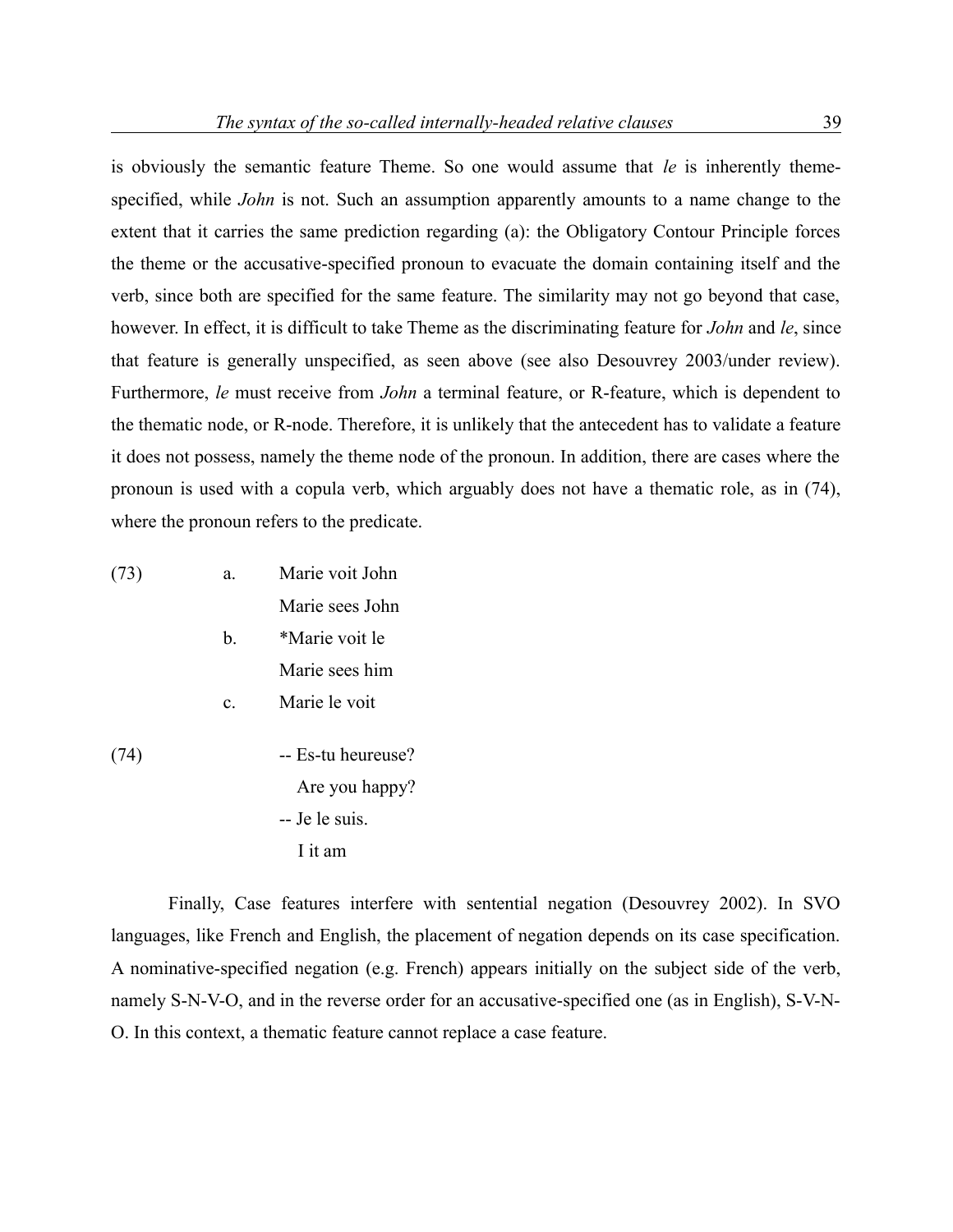# **References**

Cole, Peter (1987). The Structure of Internally Headed Relative Clauses. *Natural Language and Linguistic Theory*, 5, 277-302.

Desouvrey, Louis-H. (1996). Case Tier, Clause Structure and the Nature of the Complementizer Trace Effect. Ms.

Desouvrey, Louis-H. (1997). Relativization in French without Complementizer. Proceedings of CLA 1996. Calgary Working Papers in Linguistics.

Desouvrey, Louis-H. (2000). Romance Clitics and Feature Asymmetry: An Autosegmental Based-Approach. Doctoral dissertation. [http://ling.auf.net/lingBuzz.](http://ling.auf.net/lingBuzz)

Desouvrey, Louis-H. (2002). Adverbs, Negation and OCP Effects. [www.semanticsarchive.net.](http://www.semanticsarchive.net/)

Desouvrey, Louis-H. (2003). The Proper Treatment of Coreference Relations. [www.semanticsarchive.net.](http://www.semanticsarchive.net/)

Desouvrey, Louis-H. (2005). Romance Clitic Clusters: The Case Connection. In Heggie, L. and F. Ordóñez (eds), *Clitic and Affix Combinations*. Amsterdam: John Benjamins.

Desouvrey, Louis-H. (2006). Underspecification and Long-Distance Antecedent: The Case of Chinese Ziji. [www.semanticsarchive.net](http://www.semanticsarchive.net/)

Desouvrey, Louis-H. (2007). Wh-Interrogatives: The OCP Cycle. [www.semanticsarchive.net.](http://www.semanticsarchive.net/)

Desouvrey, Louis-H. (2008). Nominal Predication, Relative Clauses and Wh-Extraction: The Amazing Syntax of Haitian Creole Se. [http://ling.auf.net/lingBuzz.](http://ling.auf.net/lingBuzz)

Desouvrey, Louis-H. (2008a). Vector Effects on Wh-Interrogatives. http://ling.auf.net/lingBuzz/ 000755/ and [www.semanticsarchive.net.](http://www.semanticsarchive.net/)

Desouvrey, Louis-H. (2008b). Superiority Effect and Clitic Placement in European Portuguese. [http://ling.auf.net/lingBuzz/000764.](http://ling.auf.net/lingBuzz/000764)

Jhang, Sea-Eun (1994). Headed Nominalizations in Korean: Relative Clauses, Cleft, and Comparatives. Doctoral dissertation. [www.sfu.ca/~gerdts/teaching/JhangDiss.pdf.](http://www.sfu.ca/~gerdts/teaching/JhangDiss.pdf./)

Jo, Mi-Jeung (2003). The Correlation Between Syntactic Nominalization and the Internally Headed Relative Clauses in Korean. *Studies in Generative Grammar,* 13, 4, 535-564.

Kenstowicz, Michael (1994). Phonology in Generative Grammar. Oxford: Blackwell Publishers.

Kim, Chonghyuck (2010). Korean Question Particles Are Pronominals: A transparent Case of Representing Discourse Participants in the Syntax.<http://ling.auf.net/lingBuzz/001157/>

Kim, Min-Joo (2004a). Three types of *kes*-nominalization in Korean. In *Harvard Studies in Korean Linguistics*, eds. S. Kuno et al., 479-492. Seoul: Hanshin.

Kim, Min-Joo (2004b). Event-Structure and the Internally-Headed Relative Clause Construction in Korean and in Japanese. Doctoral dissertation. [http://ling.auf.net/lingBuzz.](http://ling.auf.net/lingBuzz)

Kim, Yong-Beom (1996). Internally Headed Relative Clauses in Korean. *Language, Information,*